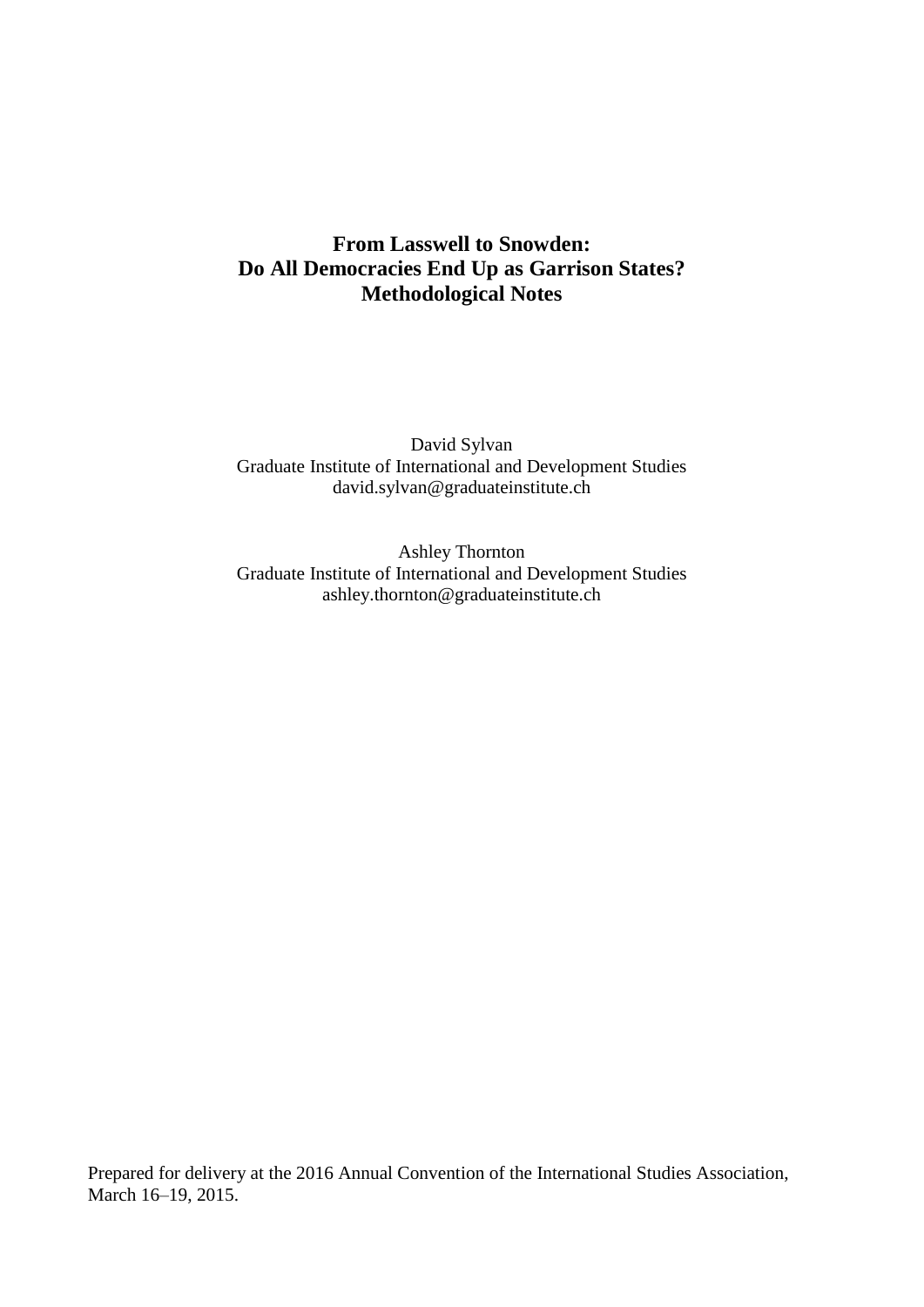#### **Abstract**

We hypothesize that since World War II, democracies exhibit long-term trends toward larger and more active national security apparatuses. A necessary condition for this to occur is growing consensus among legislative elites regarding national security issues. We report on an ongoing research project designed to assess the hypothesis by looking at consensus, focusing on methodological issues involved in studying legislative debates to determine agreement in reasoning about national security. Particular attention is paid to the logic of and procedures for coding speeches as arguments; there is also a preliminary discussion about criteria for categorizing arguments as similar or different.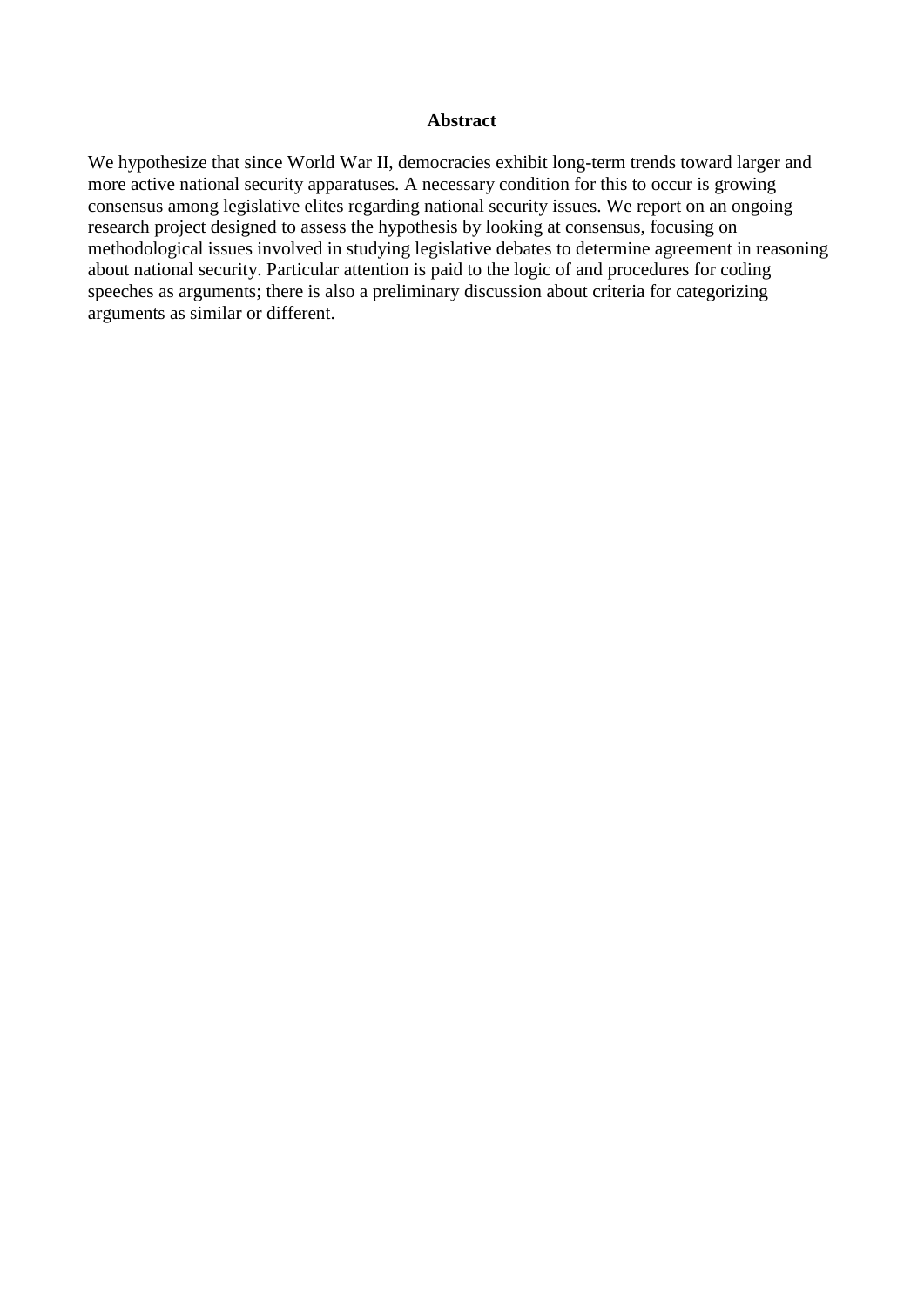In the nearly three years since Edward Snowden's revelations about the U.S. National Security Agency (NSA), it has become clear in one country after another that such surveillance is carried out by each country's own agencies, that the surveillance has been going on for some time, and that it is on a wider scale than had previously been suspected. In spite of this realization, the majority reaction among political elites has been that although some correctives may be needed, the world is simply too dangerous to forgo these tools. Thus, two years after Snowden thrust the NSA into the news, a mild reform of the agency—which nonetheless continued, directly or indirectly, its data collection programs—passed the Congress overwhelmingly and was signed immediately into law.<sup>1</sup> In France, a bill expanding surveillance powers was approved a good 4 months before the attacks in Paris; after the attacks, a state of emergency, which involved further expansion of surveillance powers, was declared, then extended. Similar legislation has either already been enacted or is in the process of being approved by the parliaments of other countries, with even the Swiss doing the same.<sup>2</sup> In sum, while Snowden's documents may well have sparked a focus on

<sup>&</sup>lt;sup>1</sup> The reaction by the former head of the NSA to the congressional vote was "If somebody would come up to me and say 'Look, Hayden, here's the thing: This Snowden thing is going to be a nightmare for you guys for about two years.And when we get all done with it, what you're going to be required to do is that little 215 program about American telephony metadata — and by the way, you can still have access to it, but you got to go to the court and get access to it from the companies, rather than keep it to yourself' — I go: 'And this is it after two years? Cool!'" <https://firstlook.org/theintercept/2015/06/17/hayden-mocks-extent-post-snowden-surveillance-reform-2-years-cool/>  $^2$  For example, the UK parliament expanded surveillance in 2014 [\(http://www.hrw.org/news/2014/07/14/uk-emergency](http://www.hrw.org/news/2014/07/14/uk-emergency-surveillance-law-blow-privacy)[surveillance-law-blow-privacy\)](http://www.hrw.org/news/2014/07/14/uk-emergency-surveillance-law-blow-privacy) and was described as "likely to be satisfied" if future legislation were to embody the recommendations of a new watchdog report: [http://www.theguardian.com/world/2015/jun/11/uk-intelligence-agencies](http://www.theguardian.com/world/2015/jun/11/uk-intelligence-agencies-should-keep-mass-surveillance-powers-report-gchq)[should-keep-mass-surveillance-powers-report-gchq.](http://www.theguardian.com/world/2015/jun/11/uk-intelligence-agencies-should-keep-mass-surveillance-powers-report-gchq) In fact, a bill now wending its way through Parliament has been revised to give the police even greater powers: [http://www.theguardian.com/uk-news/2016/mar/01/snoopers-charter-to](http://www.theguardian.com/uk-news/2016/mar/01/snoopers-charter-to-extend-police-access-to-phone-and-internet-data)[extend-police-access-to-phone-and-internet-data.](http://www.theguardian.com/uk-news/2016/mar/01/snoopers-charter-to-extend-police-access-to-phone-and-internet-data) In France, both houses of parliament passed versions of a new law expanding surveillance: [http://www.theguardian.com/world/2015/may/05/france-passes-new-surveillance-law-in-wake](http://www.theguardian.com/world/2015/may/05/france-passes-new-surveillance-law-in-wake-of-charlie-hebdo-attack)[of-charlie-hebdo-attack](http://www.theguardian.com/world/2015/may/05/france-passes-new-surveillance-law-in-wake-of-charlie-hebdo-attack) and [http://www.csmonitor.com/World/Passcode/2015/0609/France-moves-closer-to-adopting](http://www.csmonitor.com/World/Passcode/2015/0609/France-moves-closer-to-adopting-expansive-surveillance-law)[expansive-surveillance-law;](http://www.csmonitor.com/World/Passcode/2015/0609/France-moves-closer-to-adopting-expansive-surveillance-law) the bill was then approved two months later by the Constitutional Council: [http://www.theverge.com/2015/7/24/9030851/france-surveillance-law-charlie-hebdo-constitutional-court.](http://www.theverge.com/2015/7/24/9030851/france-surveillance-law-charlie-hebdo-constitutional-court) The state of emergency extended further the state's powers to search computer data: [https://www.justsecurity.org/27812/emergency](https://www.justsecurity.org/27812/emergency-powers-accumulate/)[powers-accumulate/,](https://www.justsecurity.org/27812/emergency-powers-accumulate/) powers which were maintained in the extension. In Switzerland, a bill expanding surveillance was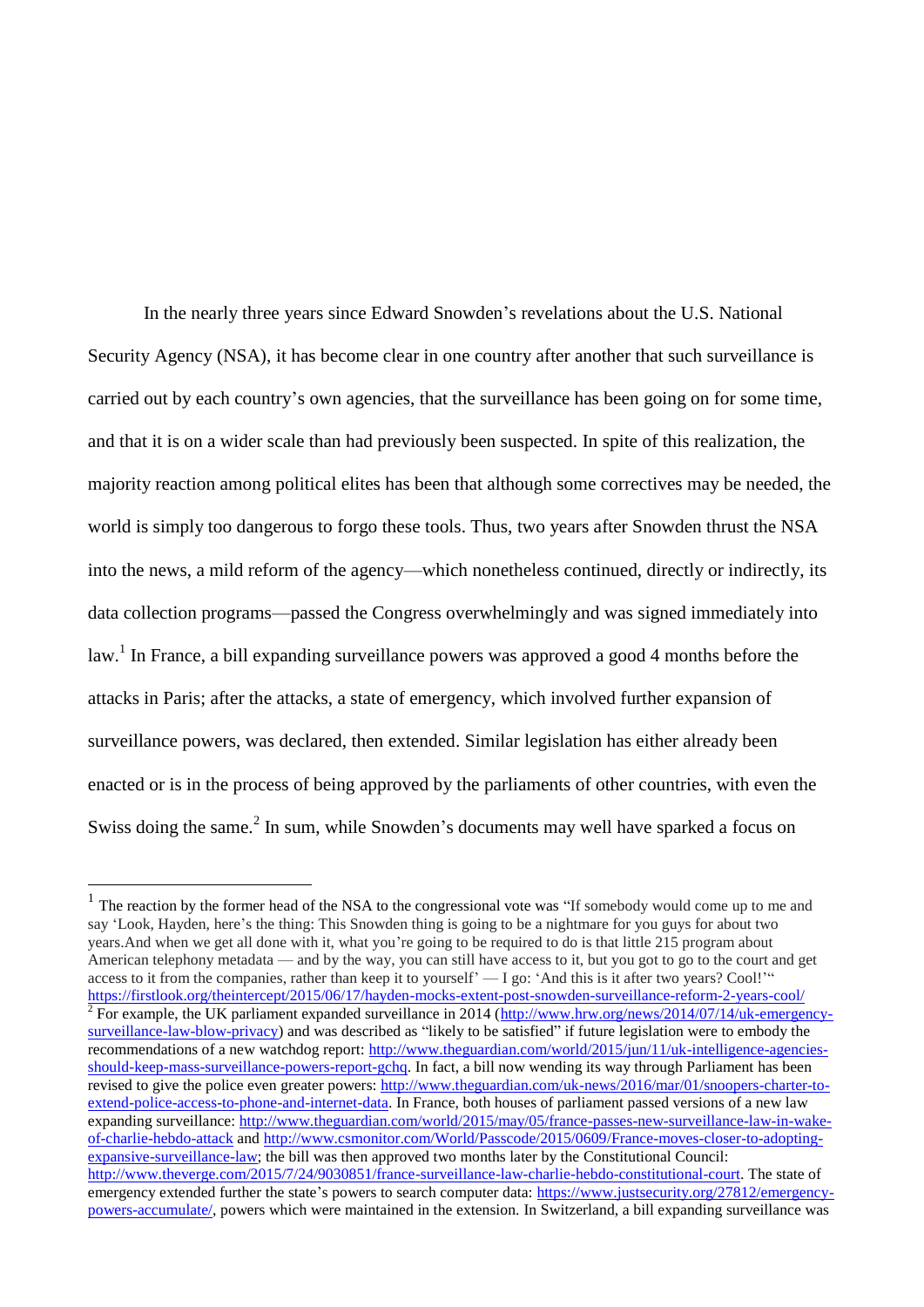surveillance, they have not led to significant restrictions on the agencies engaging in those activities more broadly but have instead provoked explicit approval of them by national legislatures.

Moreover, in spite of the numerous controversies raised about the NSA's activities in other countries, cooperation between the agency and its foreign counterparts has ended up being either resumed or strengthened. That cooperation was extensive, covering some 38 states with whom the NSA had ongoing relationships. Although comparable data for the present day are of course unavailable, country-specific news stories suggest that the political fracas did not seriously interrupt either bilateral or multilateral forms of signals intelligence cooperation.<sup>3</sup> Of course, this persistence of cooperation in the face of condemnation—to be specific, the apparent surprise at the extent of surveillance, the carefully worded condemnations, the eventual return to the status quo ante, and the legislative thumbs-up to even more extensive and intrusive actions—extends well beyond surveillance to myriad forms of security-related activities. Take for example the issue of drone strikes by the U.S. against targets in Pakistan and Yemen. These strikes, which became far more frequent under the Obama Administration than its predecessor, have been widely condemned, so much so that two years ago, only France and the UK stood with the U.S. on the issue, while Germany, the host to an airbase from which almost every strike is coordinated, said it was unaware that the base was being used for that purpose. But Germany did nothing to end the strikes, with a high-ranking prosecutor concluding that they were not in fact illegal; and another U.S. ally, Italy, in

approved by the lower house of parliament in the spring [\(http://www.letemps.ch/Page/Uuid/37d03a12-cc8f-11e4-ab43-](http://www.letemps.ch/Page/Uuid/37d03a12-cc8f-11e4-ab43-77e6948b78b0/Loi_sur_le_Renseignement_la_gauche_ne_parvient_pas_%C3%A0_la_corriger) [77e6948b78b0/Loi\\_sur\\_le\\_Renseignement\\_la\\_gauche\\_ne\\_parvient\\_pas\\_%C3%A0\\_la\\_corriger\)](http://www.letemps.ch/Page/Uuid/37d03a12-cc8f-11e4-ab43-77e6948b78b0/Loi_sur_le_Renseignement_la_gauche_ne_parvient_pas_%C3%A0_la_corriger) and, with language somewhat more favorable still to the intelligence services, by the upper house: [http://www.tdg.ch/suisse/autorite](http://www.tdg.ch/suisse/autorite-independante-doit-surveiller-services-secrets/story/12889918)[independante-doit-surveiller-services-secrets/story/12889918;](http://www.tdg.ch/suisse/autorite-independante-doit-surveiller-services-secrets/story/12889918) the bill was passed in September 2015, though a referendum will take place before it goes into effect: [http://www.swissinfo.ch/eng/privacy-and-surveillance\\_new](http://www.swissinfo.ch/eng/privacy-and-surveillance_new-intelligence-law-likely-to-face-referendum/41675844)[intelligence-law-likely-to-face-referendum/41675844.](http://www.swissinfo.ch/eng/privacy-and-surveillance_new-intelligence-law-likely-to-face-referendum/41675844) In Germany, notwithstanding politicians' condemnatino of data retention laws, a bill permitting law enforcement agencies to access metadata for phone calls and internet connections was passed in October 2015: [https://lawfareblog.com/german-bundestag-passes-new-data-retention-law.](https://lawfareblog.com/german-bundestag-passes-new-data-retention-law) Even in Japan, a country neither involved militarily in the Middle East nor seen as having a potentially suspect domestic minority, legislation was passed reinforcing surveillance regulations: [https://giswatch.org/en/country-report/communications](https://giswatch.org/en/country-report/communications-surveillance/japan)[surveillance/japan.](https://giswatch.org/en/country-report/communications-surveillance/japan)

<sup>3</sup> A good summary of the situation as of 2013 is a March 2015 roundup piece by a surveillance blog: [http://electrospaces.blogspot.ch/2014/09/nsas-foreign-partnerships.html;](http://electrospaces.blogspot.ch/2014/09/nsas-foreign-partnerships.html) examples of continuing or renewed signals intelligence cooperation include Germany: [http://www.dw.com/en/germany-restarts-joint-intelligence-surveillance](http://www.dw.com/en/germany-restarts-joint-intelligence-surveillance-with-us/a-18968519)[with-us/a-18968519;](http://www.dw.com/en/germany-restarts-joint-intelligence-surveillance-with-us/a-18968519) the UK: [https://www.justsecurity.org/29203/british-searches-america-tremendous-opportunity/;](https://www.justsecurity.org/29203/british-searches-america-tremendous-opportunity/) France: [http://www.defense.gov/News-Article-View/Article/630024/us-france-to-strengthen-intelligence-sharing;](http://www.defense.gov/News-Article-View/Article/630024/us-france-to-strengthen-intelligence-sharing) and, in spite of its own NSA spying scandal [\(http://thediplomat.com/2015/08/nsa-spying-on-japan-the-fallout/\)](http://thediplomat.com/2015/08/nsa-spying-on-japan-the-fallout/), Japan: [http://www.japantimes.co.jp/news/2015/09/12/national/japan-u-s-enhance-maritime-surveillance-space/#.Vtr2fpMrKys.](http://www.japantimes.co.jp/news/2015/09/12/national/japan-u-s-enhance-maritime-surveillance-space/#.Vtr2fpMrKys)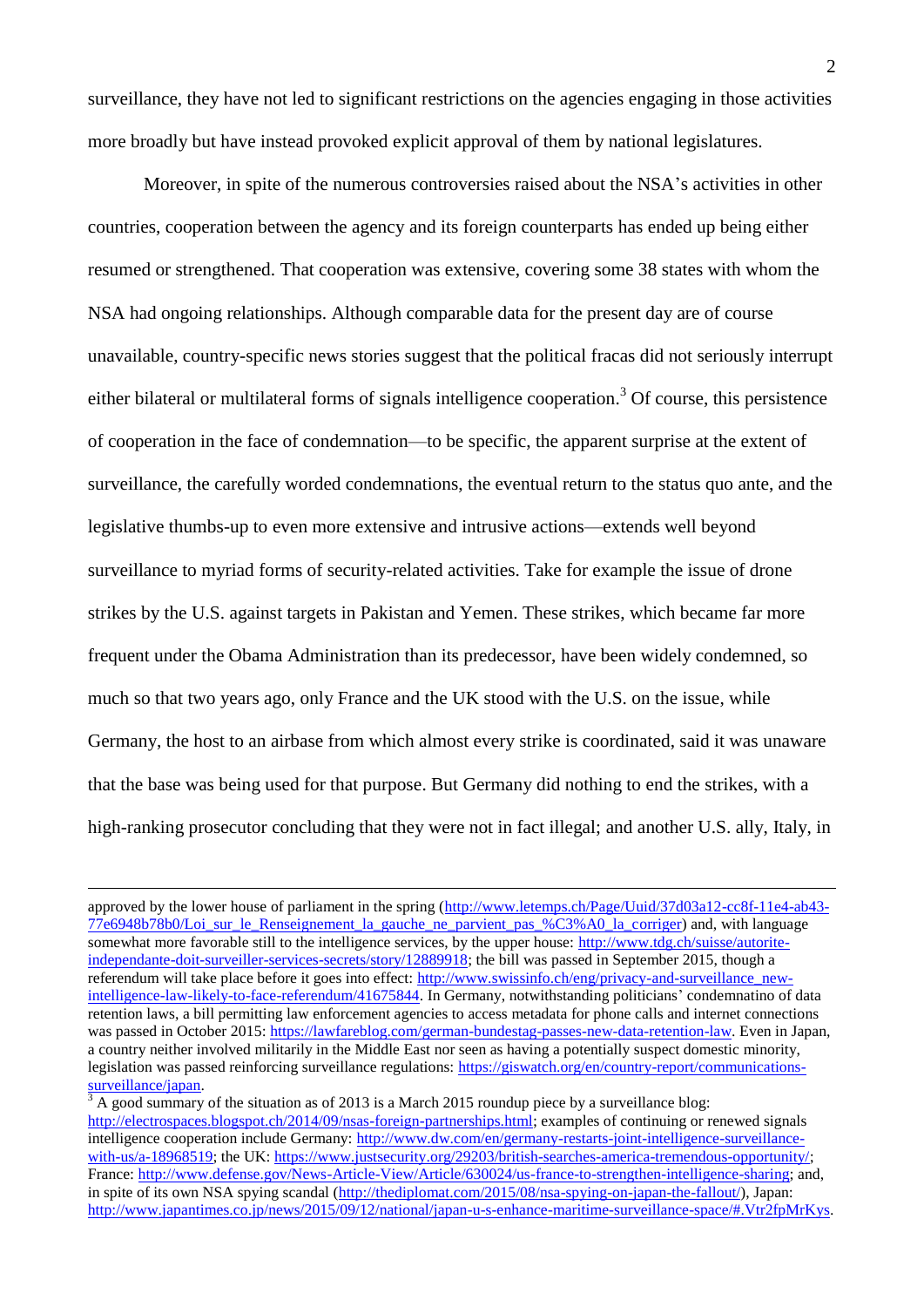spite of concern over the death of one of its own nationals in a strike, refused to condemn the operation. Some months later, Italy ended up agreeing to the use of its own territory for drone strikes in Libya. 4

The short-lived controversies over surveillance and drone strikes suggest two things: that security-related activities of this sort are becoming increasingly ubiquitous by states acting both unilaterally and multilaterally; and that those activities are strongly backed by the majority of legislative elites in the countries carrying them out. Indeed, there is a close tie between these two points since it is the support of those elites which makes it possible for legislation to be passed, budgets to grow, and controversies to be avoided or short-circuited. Thus, counterterrorism budgets in Western countries have increased massively over the past 15 years (EPRS 2015) with very little political opposition, and even earlier domestic security agency scandals such as the discovery of COINTELPRO (the FBI), the Finucane affair (MI5), and the *Canard Enchaîné* bugging (DST) have failed to stop the upward trajectory in funding and activity. Arguably, there is a long-term trend toward larger and more active national security apparatuses in a number of democratic countries, with this trend being enabled and strengthened by a growing consensus among legislative elites. This claim is the starting point for this paper and the research project on which it serves as a progress report.

The structure of the paper is as follows. We begin with a discussion of the central claim, situating the part of that claim about a long-term trend within the scholarly literature, articulating mechanisms which conduce to the trend, and elaborating its theoretical and substantive significance. We then turn to the second half of the claim (about growing legislative elite consensus in democratic countries), discussing not only its theoretical import but the way in which it points to a concrete research design through which the trend part of the claim can be assessed. The remaining

<u>.</u>

<sup>&</sup>lt;sup>4</sup> See: [http://www.globalresearch.ca/only-us-uk-and-france-vote-against-the-unhcr-resolution-to-probe-legality-of](http://www.globalresearch.ca/only-us-uk-and-france-vote-against-the-unhcr-resolution-to-probe-legality-of-drone-strikes/5377753)[drone-strikes/5377753;](http://www.globalresearch.ca/only-us-uk-and-france-vote-against-the-unhcr-resolution-to-probe-legality-of-drone-strikes/5377753) [http://www.spiegel.de/international/germany/ramstein-base-in-germany-a-key-center-in-us](http://www.spiegel.de/international/germany/ramstein-base-in-germany-a-key-center-in-us-drone-war-a-1029279.html)[drone-war-a-1029279.html;](http://www.spiegel.de/international/germany/ramstein-base-in-germany-a-key-center-in-us-drone-war-a-1029279.html) [http://www.reuters.com/article/us-germany-us-drones-idUSBRE94U0WV20130531;](http://www.reuters.com/article/us-germany-us-drones-idUSBRE94U0WV20130531) [https://www.justsecurity.org/24440/germans-highest-ranking-prosecutor-legality-drone-strikes/;](https://www.justsecurity.org/24440/germans-highest-ranking-prosecutor-legality-drone-strikes/)  [http://www.thedailybeast.com/articles/2015/04/24/italians-grieve-over-hostage-killed-in-drone-strike.html;](http://www.thedailybeast.com/articles/2015/04/24/italians-grieve-over-hostage-killed-in-drone-strike.html) [http://www.theguardian.com/us-news/2016/feb/22/italy-us-military-drones-isis-libya-sicily-base.](http://www.theguardian.com/us-news/2016/feb/22/italy-us-military-drones-isis-libya-sicily-base)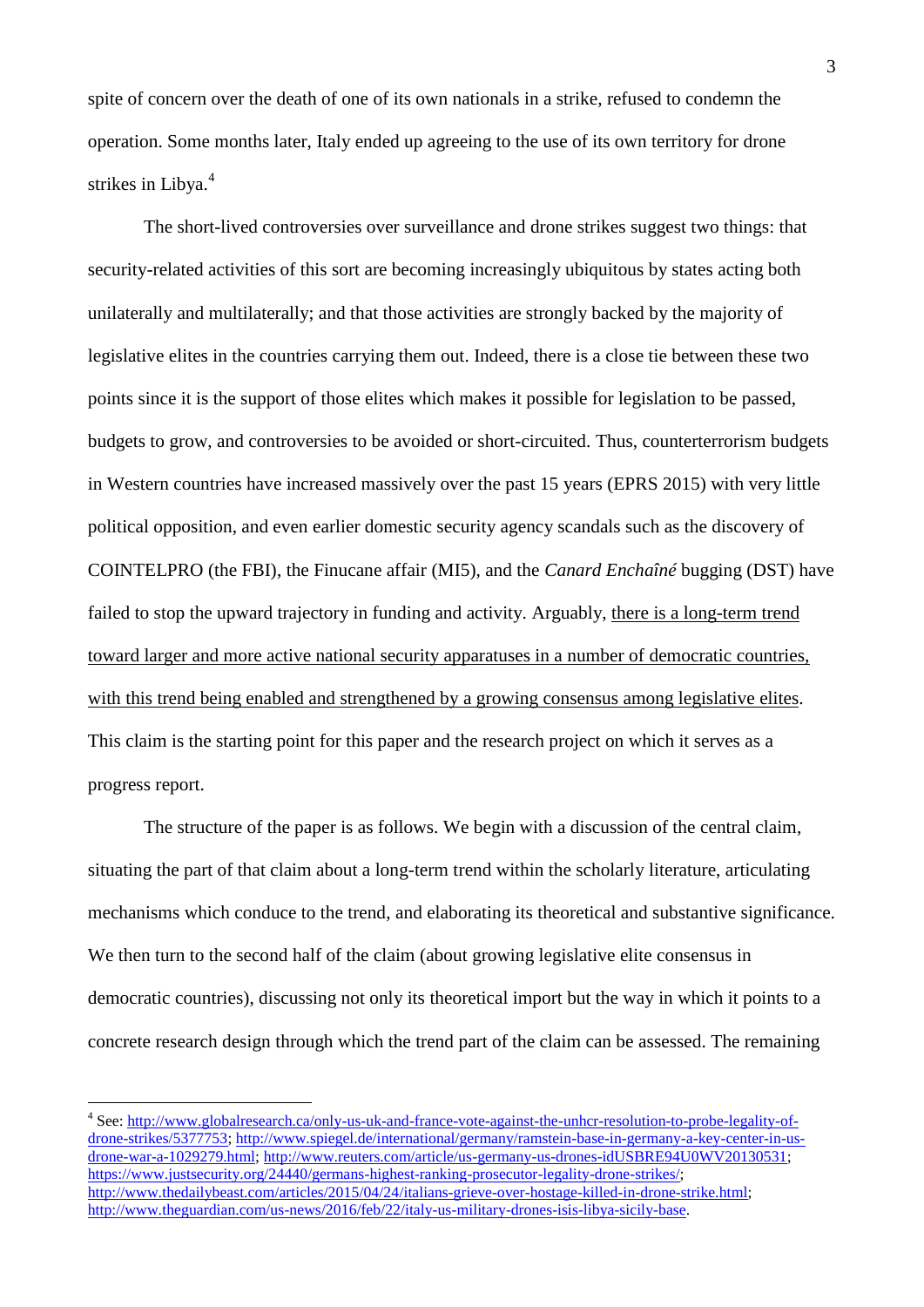sections of the paper concern a specific methodological issue: how to use speeches in parliamentary debates as indicators of elite consensus. Speeches are arguments of various sorts, and so we address in detail how speeches can be coded in order to abduce those arguments. We then briefly discuss the issue of analyzing arguments in order to determine consensus.

Note that the principal focus of this paper is methodological: how to study legislative elite consensus. Of course, that methodological focus is in support of a much broader research project about whether there is a long-term trend whereby democracies transform into what Lasswell called "garrison states" (see below). This trend, precisely because of its theoretical and above all substantive significance, requires assessment in a careful and systematic fashion rather than relying on isolated episodes or data from all-purpose compendia. Most of the methodological issues we discuss in this paper require no technical expertise or formal skills and, by making explicit our data construction techniques, our hope is to contribute to a clearer understanding, as well as a more grounded critique, of the project findings we expect to be reporting starting a half-year or so from now.<sup>5</sup>

#### 1. The garrison state

1

There are several scholarly literatures arguing that there is likely to be a trend toward significant expansion of state capabilities connected with national security.<sup>6</sup> The oldest of these literatures—although there has been a revival of work in just the last few years (e.g., Engel 2011; Morgan 2004; Friedberg 2000)—stems from the evocative argument by the political scientist Harold Lasswell about the "garrison state" (Lasswell 1937, 1941, 1950, 1962; earlier revivals are, e.g., Aron 1979; Fitch 1985). Lasswell's original focus, and that of most scholars who have used his

 $<sup>5</sup>$  The project calls for coding three parliamentary debates per time period, for three time periods, for eight countries. As</sup> there are roughly 30 speeches per debate, there are over 1800 speeches that have to be coded by hand (see below for a brief discussion as to why machine coding is, for current technology, not feasible). Coding began in October 2015 and we have now done approximately 75% of the coding of one debate for each of three countries.

<sup>&</sup>lt;sup>6</sup> See below for a discussion about the distinction between debates over "national security" issues and over other issue domains. There is not a hard and fast dividing line, which is why we refer to "state capabilities connected with national security"; we have in mind at least the military; intelligence and counterintelligence agencies, including covert operations capabilities; and bureaucracies charged with preventing or defending against terrorism.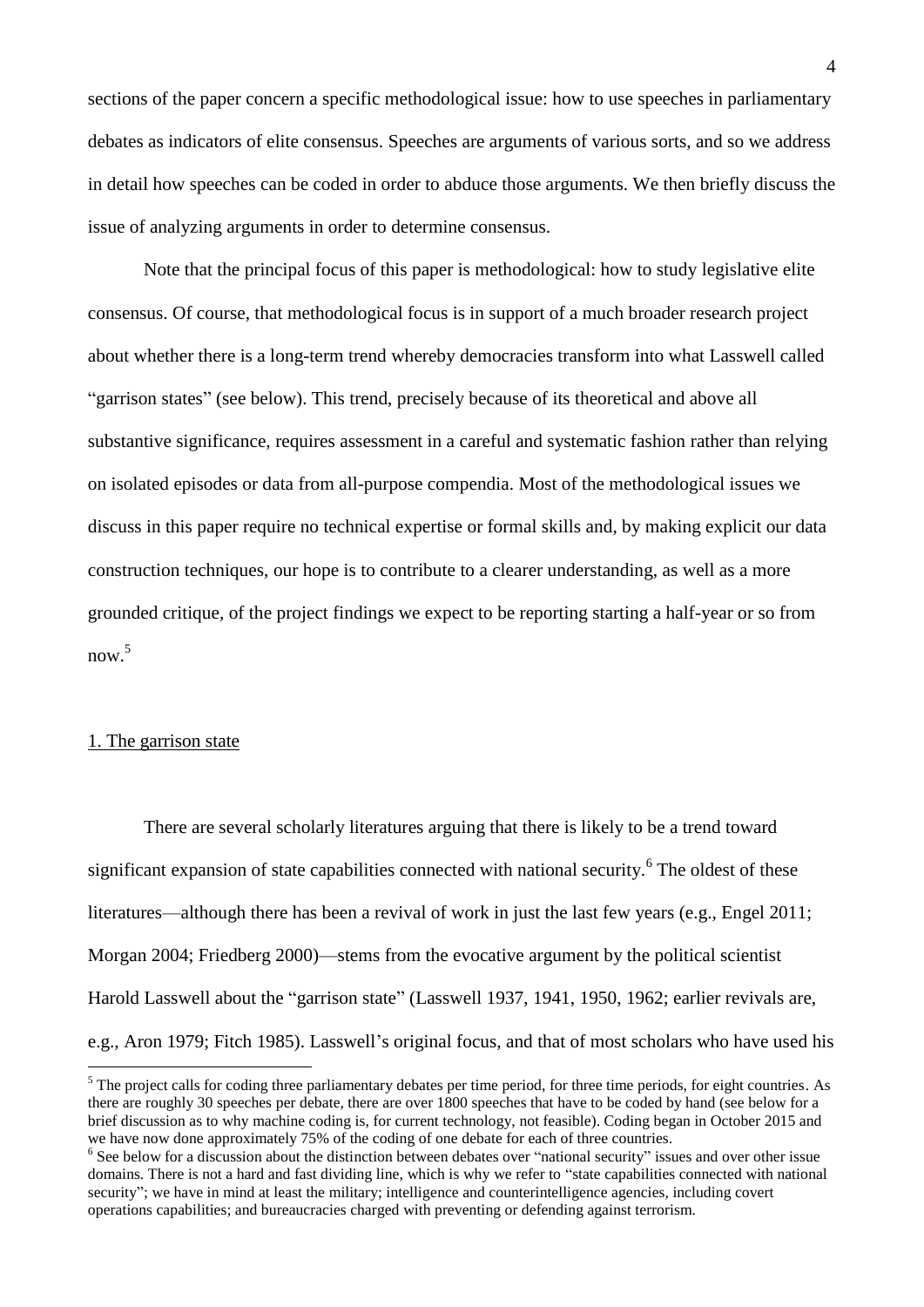ideas, was on a structural tendency in democratic countries for "specialists on violence" to play an ever greater political role. That "developmental construct," as Lasswell termed the tendency, goes along with a second strand of literature, this on institutional political development (Katznelson and Shefter 2002: pt. 4; Sparrow 2011; Thorpe 2014). The argument here is that, at least for the USA, state building dynamics in the mid-20th century were particularly concentrated in agencies having to do with issues of national security. These political science arguments are buttressed by additional work by legal scholars and diplomatic historians (Hogan 1998; Stuart 2008; Ackerman 2010) on the emergence and development of the "national security state," with a focus on standard political economy phenomena of lobbying and interest aggregation in the executive and the legislature, spurred by current and past state officials who interact closely with the private sector. Complementary arguments can be found in a final body of literature, this one in the field of international relations, on "securitization" (Buzan, Waever, and de Wilde 1998; Balzacq 2005; Vuori 2008; Donnelly 2013), the process whereby, because of mobilization motives and media reflexes, phenomena get reconstituted as security-related and, by implication, fall within the purview of state capabilities connected with national security.

Strictly speaking, none of these literatures makes the exact claim as the first part of the one articulated above, namely that there is a *long-term* tendency toward larger and more active national security apparatuses in democracies. In part, this is because some authors concentrate on the initial establishment of those apparatuses, more or less bracketing subsequent decades or treating them as more of the same. Other authors, notably Lasswell, are far more either-or, seeing democracies at some point as transforming into garrison states and at that point falling outside of their substantive concerns. For us, by contrast, democracies can at the very least find themselves with a significant national security sector that escapes democratic control; at most, democracies can gradually be colonized by their national security apparatuses while, at least for some decades, maintaining formally democratic status. To anticipate a point argued below, in these situations, entire realms of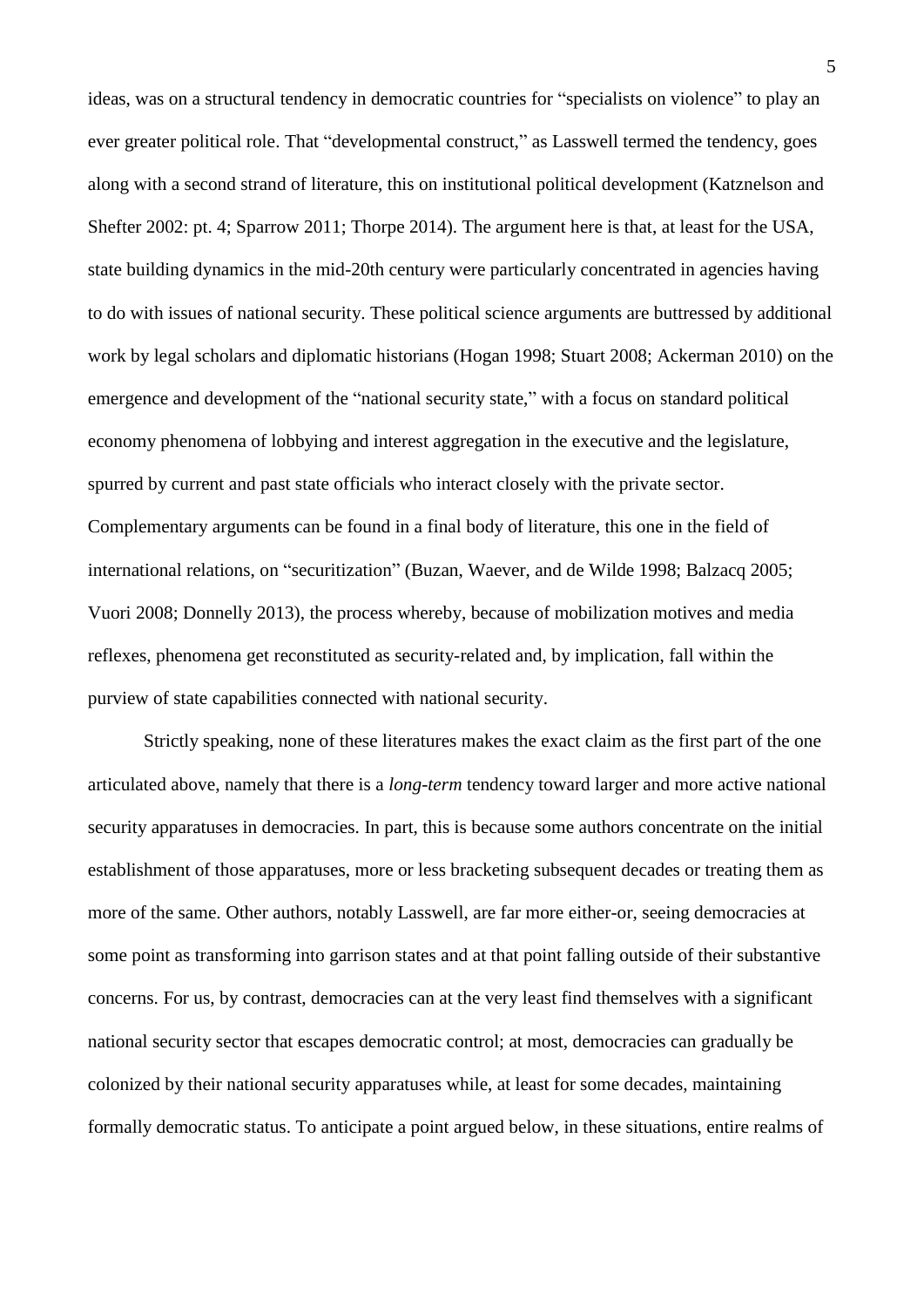policy making are largely uncontested; whether this is outbalanced sufficiently by contestation in other domains to still deserve the label "democratic" is to some degree a definitional issue.

There are two principal factors and two secondary ones that conduce to the long-term growth of national security apparatuses. First is fear. In his celebrated 1941 essay, Lasswell explicitly discussed what he called "the socialization of danger" as a hallmark of modern aerial warfare, pointing out that with civilians being threatened, "the nation becomes one unified technical enterprise" (459). Numerous authors have pointed out how fear dominated the politics of the United States not only after the USSR's acquisition of nuclear weapons (e.g., Hogan 1998) but during World War II, because of concerns over fifth columns and, more generally, domestic groups deemed potentially subversive (e.g., Katznelson 2013: ch. 9).<sup>7</sup> Fear is an equally important factor in other states, as incidents of domestic terrorism clearly show; note that this can be traced back at least as far as Lasswell's first garrison state, i.e., Japan in the 1930s (Shillony 2000; Gordon 2003: chs. 10, 11).

The other principal factor is organizational inertia. Bureaucracies can be established for any number of reasons but, once set up, they tend to persist even after the initial reasons are seen to be no longer applicable. In part this is because of vested economic interests, interacting with lobbyists and policy intellectuals; it is also because the organization's existence, with its capabilities for carrying out particular activities, provides a ready-to-hand tool that can be used to address—though not necessarily successfully—any number of policy problems (Sylvan and Majeski 2009). For example, even in the 1990s, when the Cold War had ended and the war on terror had not yet begun, U.S. foreign intelligence spending declined only slightly, remaining at a level 80 percent higher than in 1980; in the immediate aftermath of the 9/11 attacks, the CIA, which hardly had

<sup>&</sup>lt;sup>7</sup> Katznelson and Schurmann before him (1974: ch. 1) argue that abiding fears over physical security were twinned with worries over economic security (thus the UN Security Council was first envisaged under the same administration that pushed Congress to pass the Social Security Act).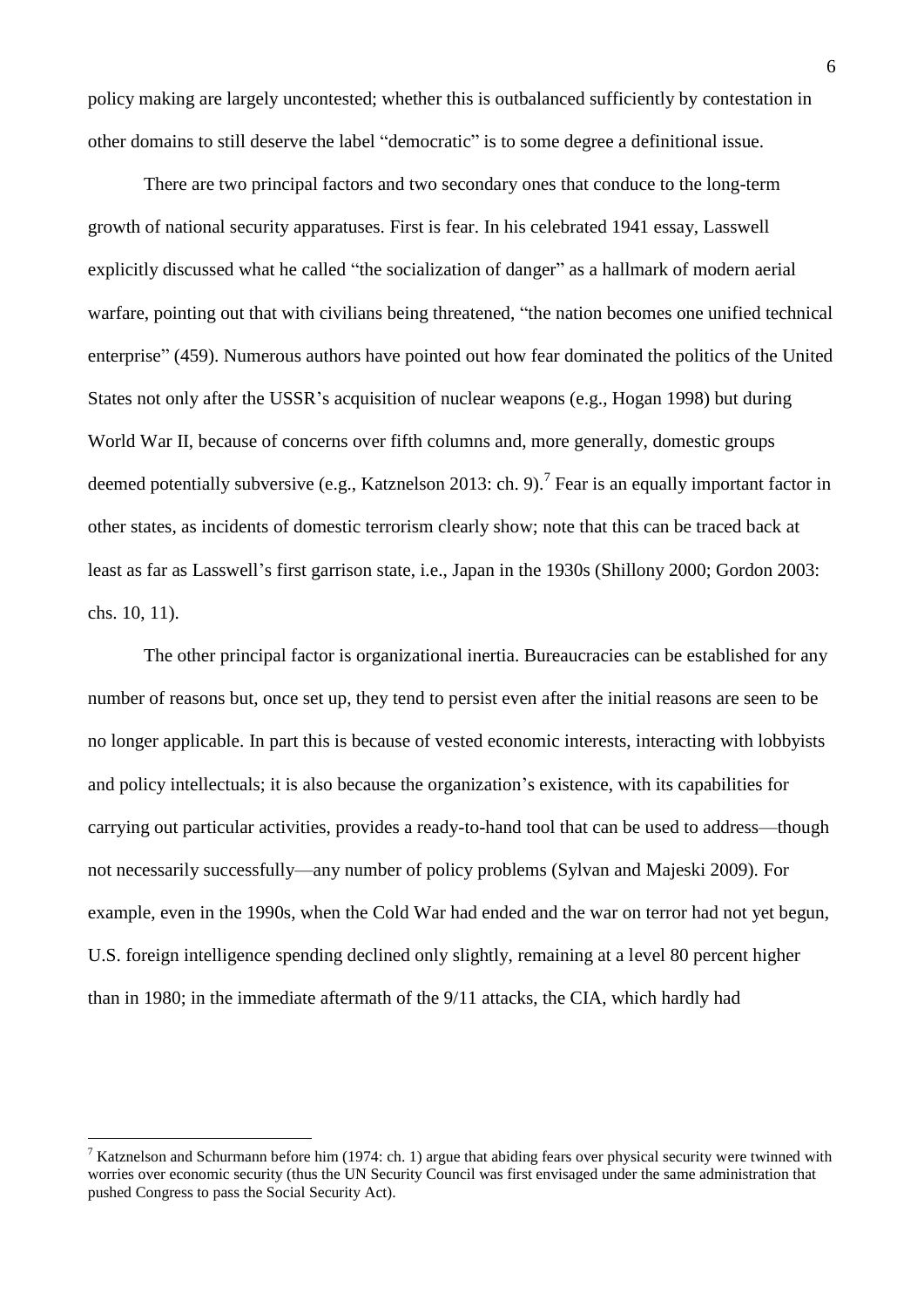distinguished itself in the preceding several years, was assigned by Bush the task of "hunting, capturing, imprisoning, and interrogating suspects around the world" (Weiner 2007: 481).<sup>8</sup>

Fear and organizational inertia operate together to result in a long-term trend toward larger and more active national security apparatuses but this effect is enhanced or attenuated by two secondary factors. Scholarship at the intersection of history and political science has pointed to the possession of overseas colonies or client states as a trigger for the development of security-related organizations (Morris-Suzuki 1998; Blanchard, Bancel, and Lemaire 2005; Lange 2009; McCoy 2009). If the same reasoning about trends in the national security state applies to agencies created in the colonial era, then what happened after the end of the Second World War was not so much the creation of new organizations but the continued existence of older ones, often repatriated, so to speak, from colonies or long-term clients to new foreign or domestic tasks. In addition, the nature of alliance ties (i.e., none, bilateral, or multilateral) should make a difference, via peer pressure, on the frequency and intensity of operational collaboration and, through that, of funding levels for the relevant agencies (see, e.g., Kreps 2010; Zaller 1994). Thus, to the two principal explanatory factors, we would add two secondary ones: possessing a colonial empire or long-term client states; and participating in bilateral or especially multilateral alliances (see Figure 1).

#### Figure 1 here

This discussion explains the basis for a research project that assesses the existence and extent of trends stretching over some 70 years: from the early days of the Cold War to the post-9/11 era with, ideally, an intermediate observation from the period when the Cold War was on the decline. It further implies that the project should be comparative in nature, examining trends within a number of democratic states (see below for a discussion of democracy), some of whom had colonial empires or long-standing client states in the early days of the Cold War and some of whom

<u>.</u>

<sup>&</sup>lt;sup>8</sup> Budgetary data from: [https://fas.org/irp/budget/.](https://fas.org/irp/budget/) As for Bush's 17 September 2001 "finding" on interrogation, Mayer (2008: 38-41) points out that the document was in fact drafted by the head of the CIA's Counterterrorist Center. A related example of organizational "at-hand-edness" is the way in which the current Liberal government in Canada, though opposed to drone strikes, has nonetheless not eliminated the country's air force from a precision weapons capability in the drones it is planning on buying: [http://news.nationalpost.com/news/canada/trudeau-government](http://news.nationalpost.com/news/canada/trudeau-government-quietly-shopping-for-military-drones-in-the-midst-of-pressure-to-arm-them)[quietly-shopping-for-military-drones-in-the-midst-of-pressure-to-arm-them.](http://news.nationalpost.com/news/canada/trudeau-government-quietly-shopping-for-military-drones-in-the-midst-of-pressure-to-arm-them)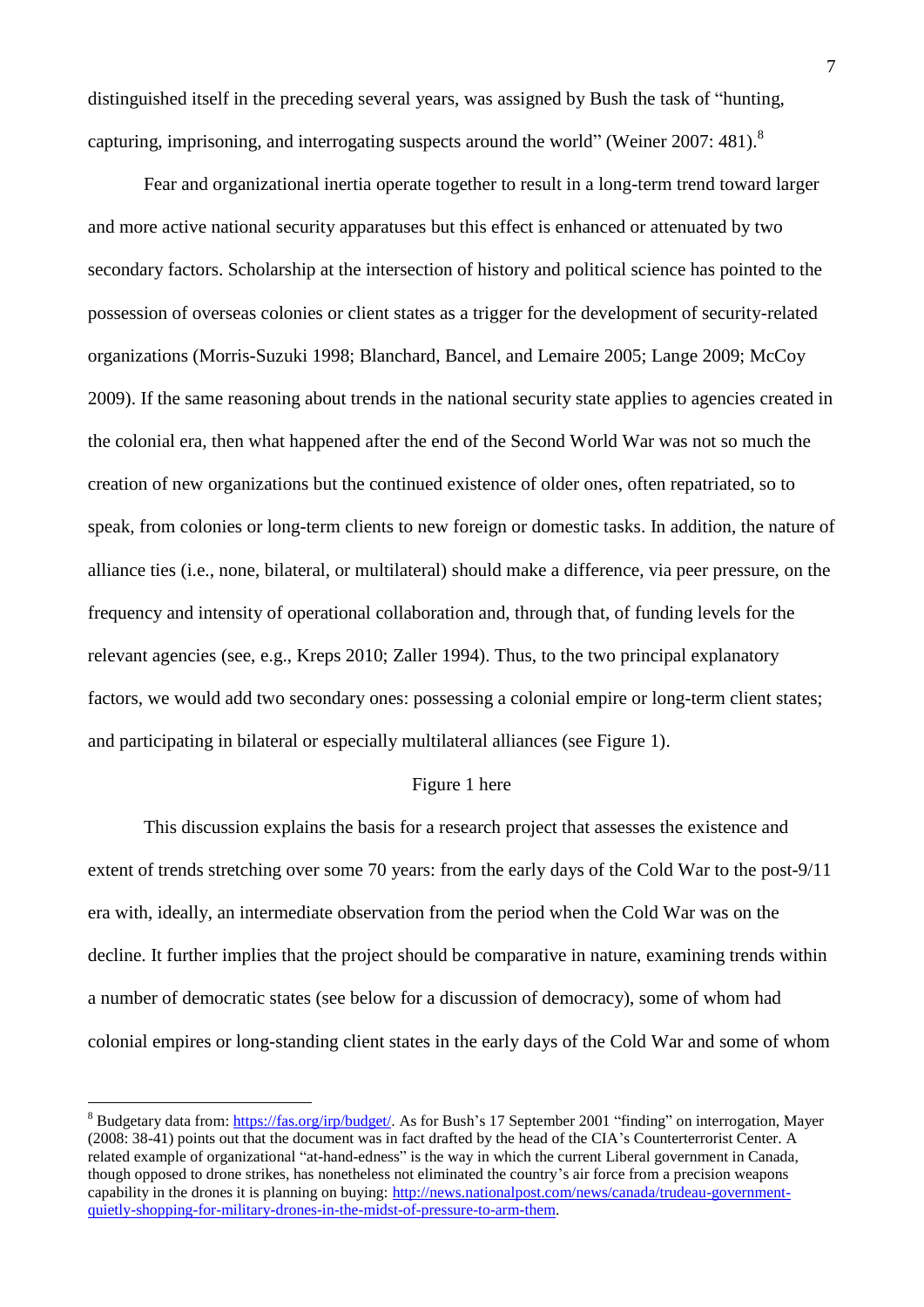did not. Similarly, there should be an examination of states without alliances, as well as those with bilateral and multilateral ones. This is already a major undertaking, even before we begin to specify the empirical materials used to carry out the research, and before going into details, it is worth noting the broader theoretical and substantive significance of the research.

In our view, it does. Theoretically, the project offers the possibility of bringing together research topics that have traditionally been separated or to some degree put on the back burner: military interventions, intelligence operations (both paramilitary activities and surveillance), military budgeting and the "military-industrial complex," civil-military relations, secrecy, and, of course, the intersection between international relations and domestic politics. Substantively, the project addresses an issue that recurs throughout the post-1945 era: to what degree can democracy be maintained in the face of persistent threats? Whether we can begin to make a small contribution to answering this question is another issue, and it is that topic to which we now turn.

### 2. Democracy and legislative elite consensus

Both the garrison state concept and the trend argument above pertain to democracies. This may seem one-sided, given that the dominance of "specialists on violence" would presumably be characteristic of nondemocratic states. However, Lasswell's original claim and the phenomena that seem to point to a general garrison state trend have to do with countries with large numbers of heterogeneous interest groups; high levels of literacy, political involvement, and technical expertise; and clear historical limits on the use of violence and the role of security-related agencies. It is in such countries that fear by elites and the mass public can serve as an impetus to the construction and growth of national security apparatuses, and it is also in such countries that interest intermediation and technical expertise are most likely to lead not only to organizational budget growth but to increased numbers of off-the-shelf activity capabilities within those organizations. By contrast, countries in which specialists on violence already dominate politics have tended to be significantly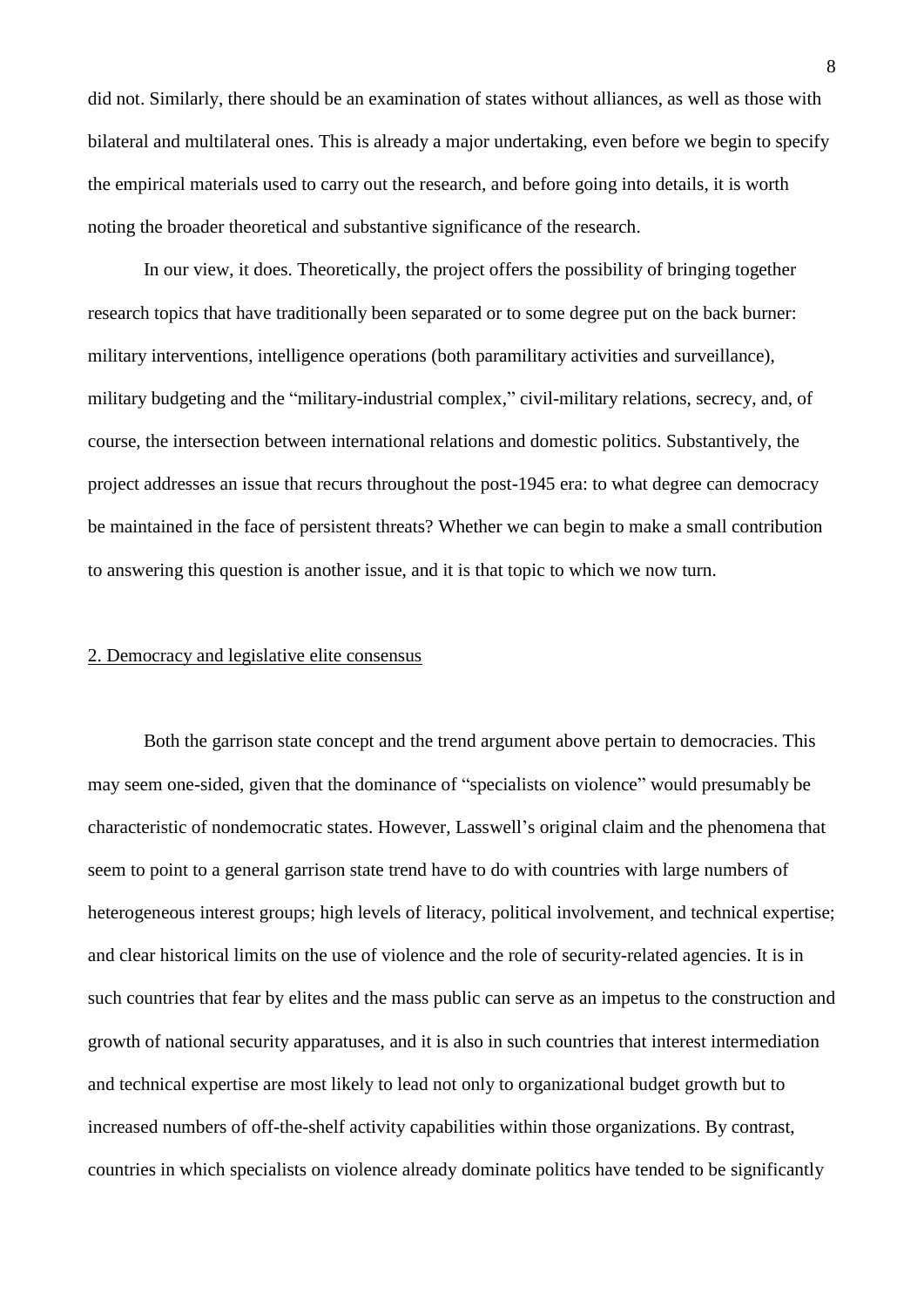less sensitive to fear (except, of course, that of losing power) and to be marked more by bureaucratic immobility than by increases in organizational capabilities. Thus, although militarydominated regimes certainly have allied themselves with democratic states for decades, particularly in the context of the Cold War or the post-9/11 anti-terrorist campaigns, they otherwise lack some of the key characteristics that would conduce to long-term garrison-state-style trends and so we will leave their study for a later project.

What is significant in the claim about democracies—specifically, representative democracies—is that the trends in question are largely self-inflicted. Since 1945, not a single democracy has been conquered or occupied by foreign invaders; all have functioning legislatures, reasonably free and contested elections, and an active news media. The construction of national security apparatuses was carried out by elected governments and it was those governments, with routine legislative approval year after year, which increased the size and scope of those apparatuses. Many, if not most, of the politicians who pushed through or voted for these various legislative measures did so in full knowledge that oversight would become difficult if not impossible and thus that their power over the bureaucracy would diminish (exactly the opposite situation in certain types of nondemocratic states); but they were convinced that security was at stake and that a current, or perhaps a future threat, mandated such action on their part. Even the political payoffs of their actions could hardly have been the principal motivation for most of the legislative votes since many of the activities in question were secret, with legislators being sworn to silence about their knowledge (which often was not very great) of those activities and even simple budget votes were dissimulated among dozens of fictitious accounts. This is not to deny phenomena such as redbaiting, khaki elections, and wrapping oneself in the flag, but although appeals to the mass public are certainly an element in the construction and expansion of national security apparatuses, the critical feature of democracy for our purposes is its representative quality.

This point about the role of legislative elites in the long-term security apparatus trend not only is a theoretical argument in itself but provides a potentially useful means of assessing the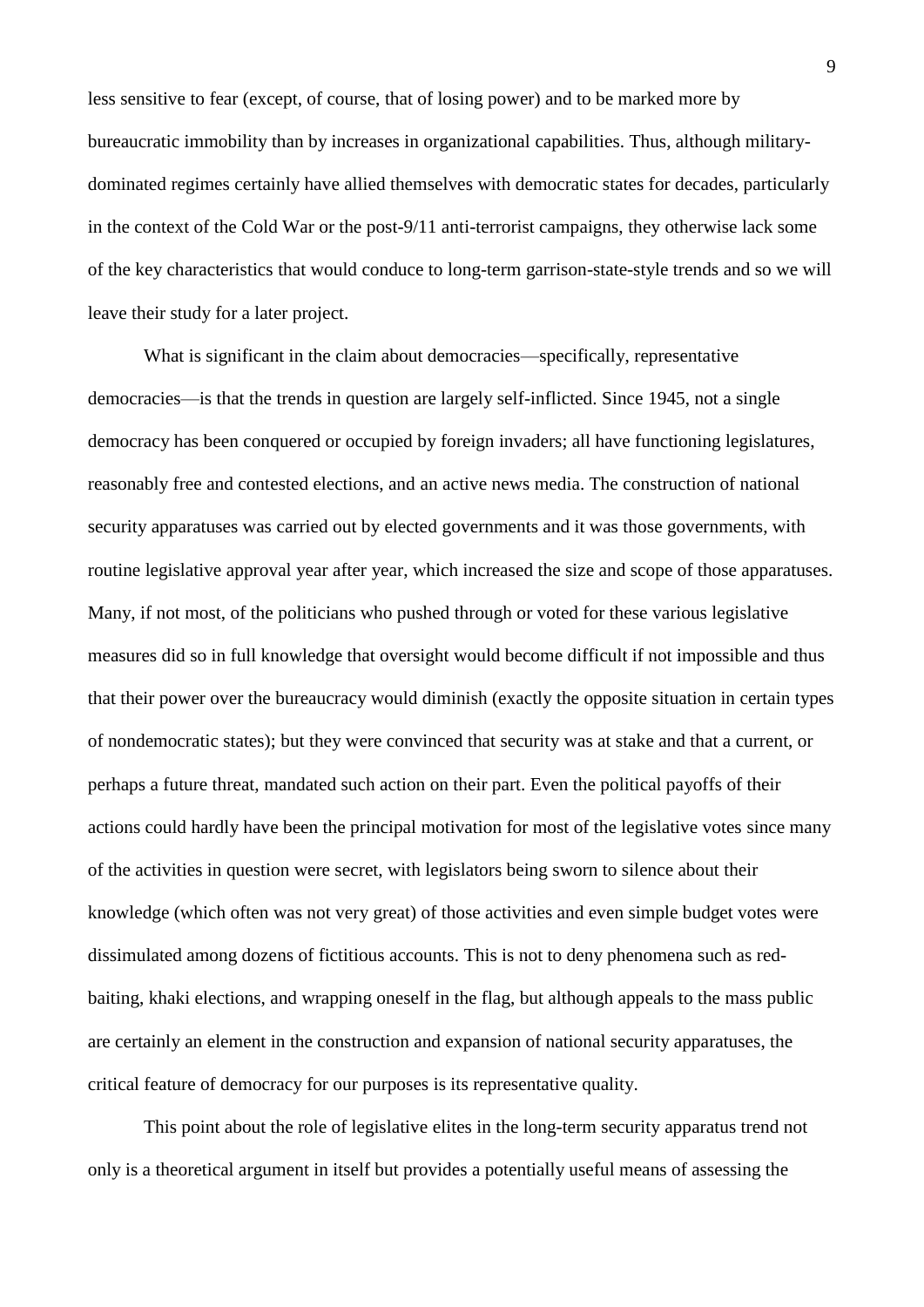validity of the claim about that trend. The problem is that there is no direct way of evaluating the claim systematically. Although data are certainly available on the size of countries' armed forces and on the money spent for those forces, analogous data for intelligence, counterintelligence, and counterterrorism spending are usually secret or only episodically released. The same goes for national security-related activities, many of which are only found out about years later, if at all. This means that cross-national over-time direct measures of the growth of national security apparatuses is not possible.

However, the role of legislative elites provides an indirect measure. Insofar as such elites increasingly agree on national security issues, they are likely to support funding for apparatuses charged with those issues; indeed, long-term growth in the size and activities of the apparatuses can only occur if there is an accompanying increase in elite agreement.<sup>9</sup> That agreement is not only functional from a budgetary and legislative point of view but also serves as a cue to the mass media that particular policies or agencies play a key role in protecting national security, both because of what is said in speeches (see below) and because of what is not said in oversight hearings.<sup>10</sup> On the other hand, there is no reason to expect that such increasing agreement among legislative elites will apply to other issue domains, and this offers a ready-made research design for assessing our core claim. If there is indeed long-term growth in the size and activities of national security apparatuses, with this trend being enabled and strengthened by legislative elites, then we should expect that over the decades, those elites will exhibit increasing agreement on national security issues as compared with other issues. In practice, this implies a within-country over-time assessment of elite agreement on three issue domains: national security, a domestic issue (we have opted for welfare spending),

<u>.</u>

<sup>&</sup>lt;sup>9</sup> We stress increased agreement among representative legislative elites, not simply continuation of a majority in favor of funding national security apparatuses and activities. Unless one cohesive political party completely dominates a country's politics from the end of World War II to the present, there will be alternation of power and thus an opportunity for those who had been on the losing side to shift funding to other issue domains.

 $10$  For example, it is striking how rarely one finds significant oversight, much less challenges, to covert activities by even legislatures with considerable institutional power. Consider the oft-quoted response of Senator John Stennis, when asked by then-CIA director James Schlesinger if he wanted to be briefed on an upcoming operation: "No, no, my boy, don't tell me. Just go ahead and do it, but I don't want to know" (Johnson 2012: 151). See also Wetzling (2010) for predictable, but still striking, findings about the lack of oversight in Germany and the UK.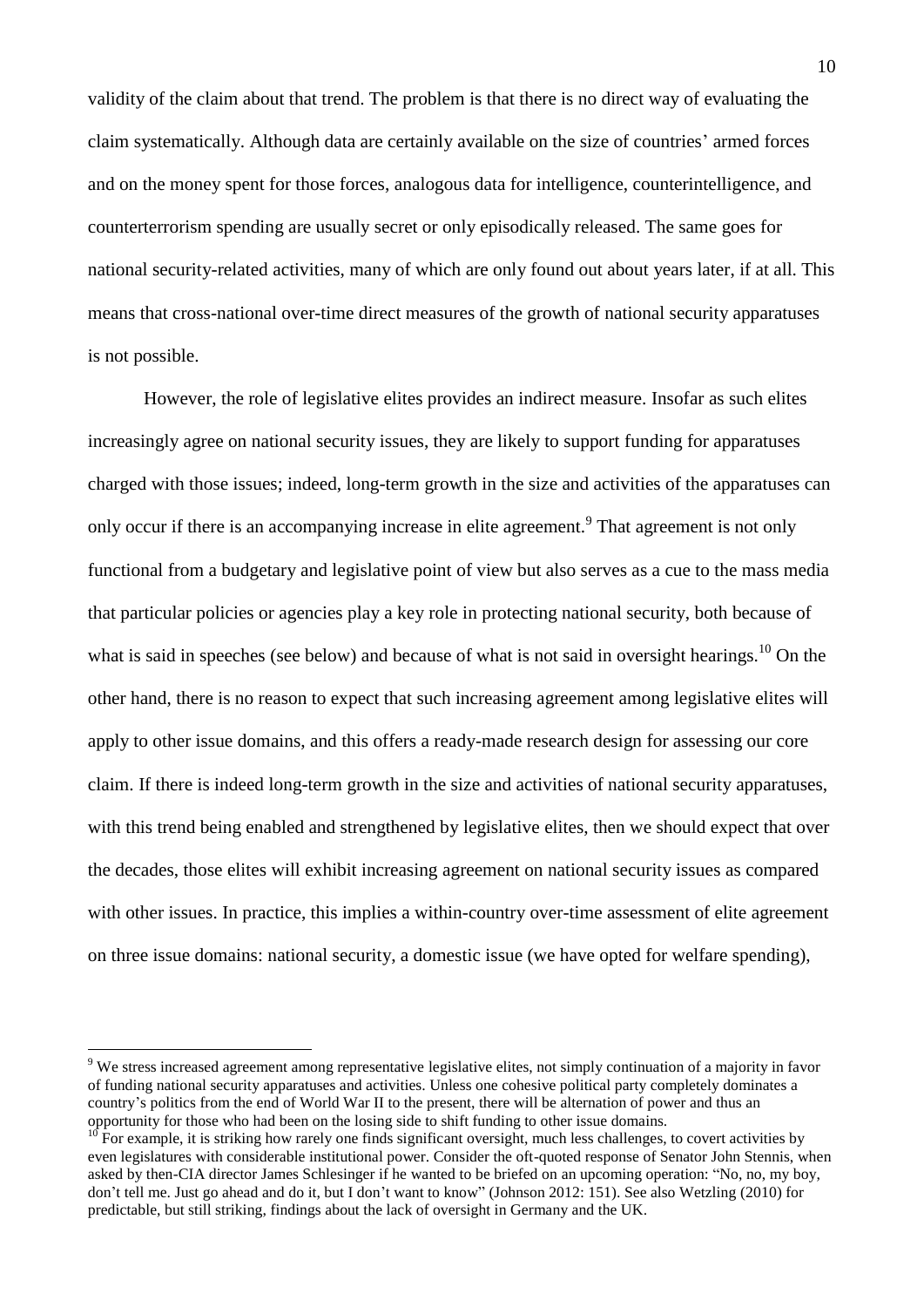and a more "intermediate" domain having to do with other foreign policy issues (e.g., development assistance). The pattern we expect is illustrated in Figure 2.

#### Figure 2 here

When we use the terms "agreement" and "consensus," we do not mean unanimity. The point rather is that although elites may hold differing views on what to do in particular circumstances such as whether to commit troops in a given conflict, to fund a particular weapons program, or to authorize the collection of communications metadata, they see eye to eye on a number of issues surrounding those questions: what happened in the past, what is likely to happen in the future, what situations are good, or worrisome, or terrifying, and so forth. If, for example, legislative elites feel that certain leaders are "bad guys"—that therefore they pose a threat, that certain paramilitary programs have the potential to stop them, and that the officials running such programs are competent and well-meaning—then whatever their views on a particular legislative proposal, they are likely to fund those paramilitary programs and support their expansion in the face of new threats.

This part of our core claim implies that legislative elite consensus on national security issues grows significantly after World War II, plateauing at high levels near the end of the Cold War, or perhaps in the post-9/11 era. Such an inference may appear to run counter to a significant literature on elite polarization with respect to foreign policy issues, at least in the United States (e.g., McCormick and Wittkopf 1990; Meernik 1993; Prins and Marshall 2001; Souva and Rohde 2007; Beinart 2008). That literature, though, is not fundamentally at odds with our claim. The concept of consensus used here has to do with accord on world views, i.e., on deep assumptions about various phenomena such as foreign threats and the role played by various states. What happens, then, is that the range of agreement (including, crucially, on funding for and the activities of the national security apparatus) expands even as legislative elites vigorously disagree on certain policy alternatives. In this regard, standard means of determining polarization on contested issues, such as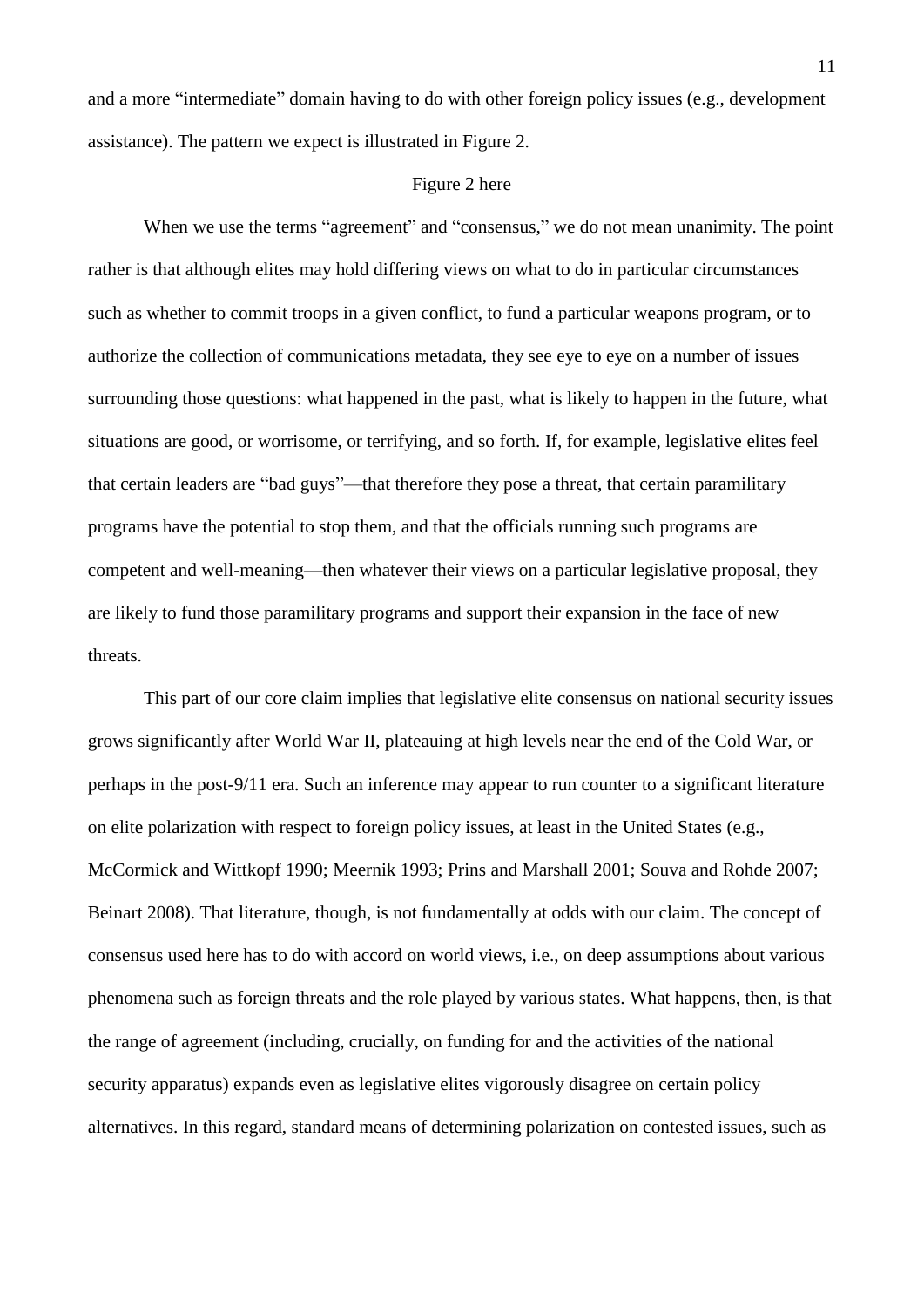survey data or roll call votes, are beside the point as regards deep assumptions on which legislative elites agree.

An informal example of growing consensus among legislative elites, and the way in which it can be used as an indicator of increasing size and activity of national security apparatuses, comes from earlier work we have done on the United States in the 1890s, the 1930s, the 1960s, the 1990s, and the early 2000s (Sylvan, Thornton, and Majeski 2014; Sylvan and Thornton 2015; Thornton and Sylvan 2015, 2016). In 1898–99, U.S. legislative elites were in major disagreement on the annexation of the Philippines and, more generally, on the U.S. role in the world. Although the annexationists won out, they did not win over their opponents, and over the next several decades disagreements arose on multiple occasions. As late as November 1939, when Congress finally agreed to repeal the Neutrality Act, isolationists denied that Hitler was a significant threat to the United States or that the U.S. had any interest in supporting Great Britain. Even after the war, during the debate over aid to Greece and Turkey, both left and right were deeply suspicious about the rationale for aid. Over the next two decades, this disagreement began to diminish and so, when the Gulf of Tonkin resolution was debated in 1964, its (two) opponents shared some premises with supporters about the U.S. role, even as they castigated both South Vietnam and the U.S. military. Thirty years later, in debates over the bombing of Kosovo and the authorization for invading Iraq, a genuine consensus had emerged, with both sides agreeing on the moral turpitude of Slobodan Milosevic and Saddam Hussein and of the importance of at least isolating, if not fighting against, them. Of course, this quick walk-through does not capture most of the details of the debates and the specific agreements or disagreements, nor does it say anything about the level of (dis)agreement on non-national security issues, but it does at least start to suggest that earlier efforts at building up national security apparatuses would have plateaued or been reversed, and that it was not until after World War II that our hypothesized long-term trend in fact began. This is exactly what happened, and while this in itself does not prove anything, it does indicate that growing legislative elite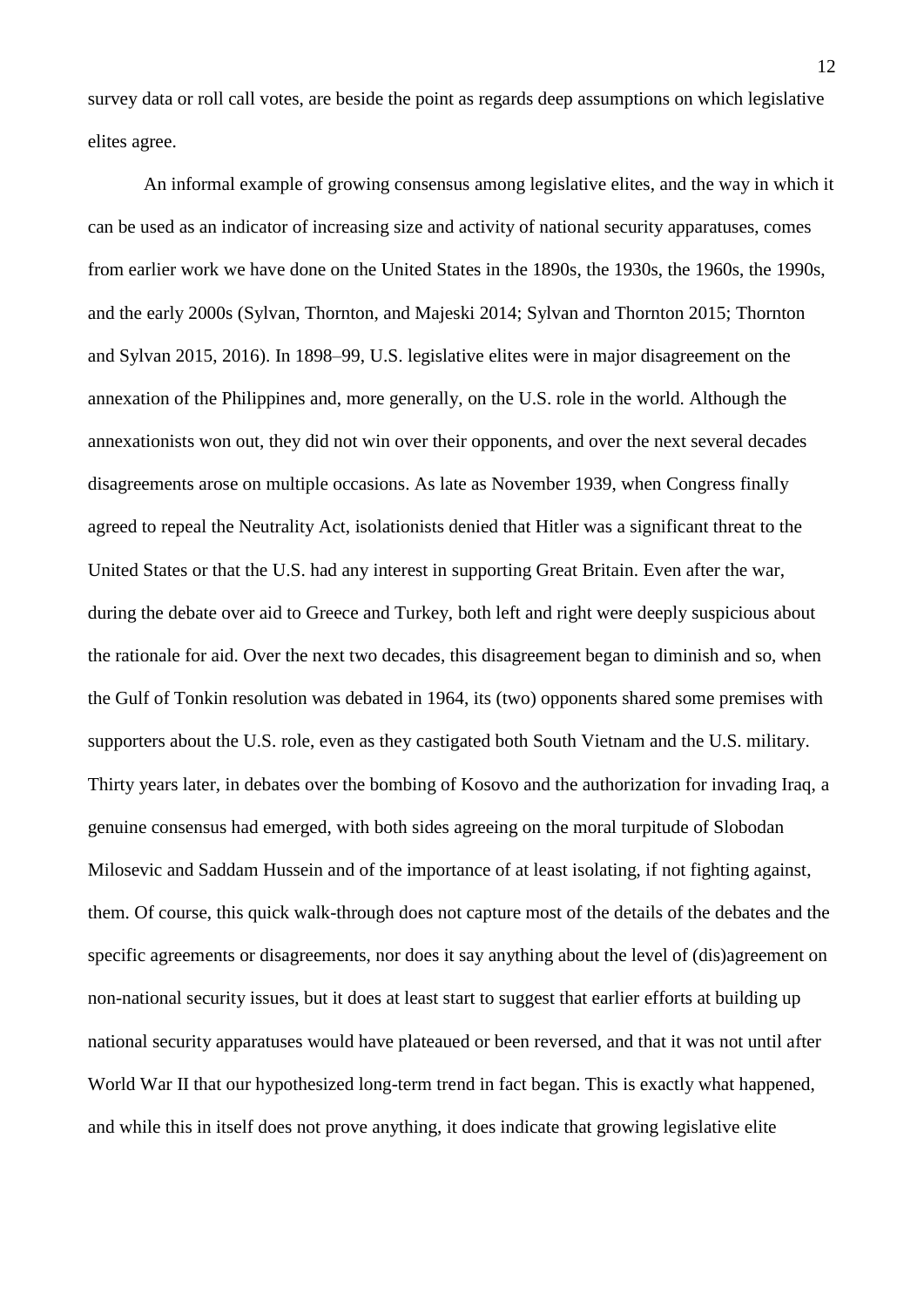consensus on national security, as opposed to other issues, can indeed be used as an indicator of a long-term trend toward larger and more active national security apparatuses.

By adding the point on long-term growth as being enabled and strengthened by consensus among legislative elites, we not only provide an indicator by which comparative research can be carried out but we also help address additional theoretical and substantive issues. One such issue is particularly worth highlighting, having to do with war and democracy. The extensive literature on the "democratic peace" carves out a partial exception to the correlation when it comes to covert interventions (e.g., Downes and Lilly 2010; Poznansky 2016), but fails to grapple with the larger issue raised by our core claim: that an extensive and growing array of activity have largely been removed from public debate. For example, the drone strikes referred to at the start of this paper, although discussed at some length in certain press outlets, have not been the object of sustained debate in Congress—not least because most documents and testimony are classified $11$ —and, as a result, have largely escaped becoming an issue in election campaigns (Horton 2015: ch. 8; Woods 2015: chs. 9, 12; Savage 2015: ch. 6). This raises questions about our knowledge of war-like activities (including the validity of standard conflict databases), about the scope conditions on theoretical claims about constraints on the executive, and, more fundamentally, about whether entire realms of policy making can be qualified as democratic in the first place. Ironically, Lasswell (1950) raised the possibility that the garrison state might be marked by a plebiscitary executive; what he did not perhaps reckon on is the possibility that consensus would be so strong among legislative elites as to obviate the need for even plebiscitary rituals.

#### 3. Speeches as arguments

 $11$  "The collateral damage has been extraordinarily low,' says Sen. Dianne Feinstein, the ranking member of the Senate's Intelligence Committee. 'That really is a fact. I only wish I could tell you what it was. That is the irony here. This is all classified.'" This and similar statements from Republicans, including presidential candidates, and even from liberal Democrats, are perfect examples of the blank zones on both war and democracy referred to above [\(http://www.defenseone.com/politics/2015/04/congress-drone-strikes-are-here-stay/111067/\)](http://www.defenseone.com/politics/2015/04/congress-drone-strikes-are-here-stay/111067/).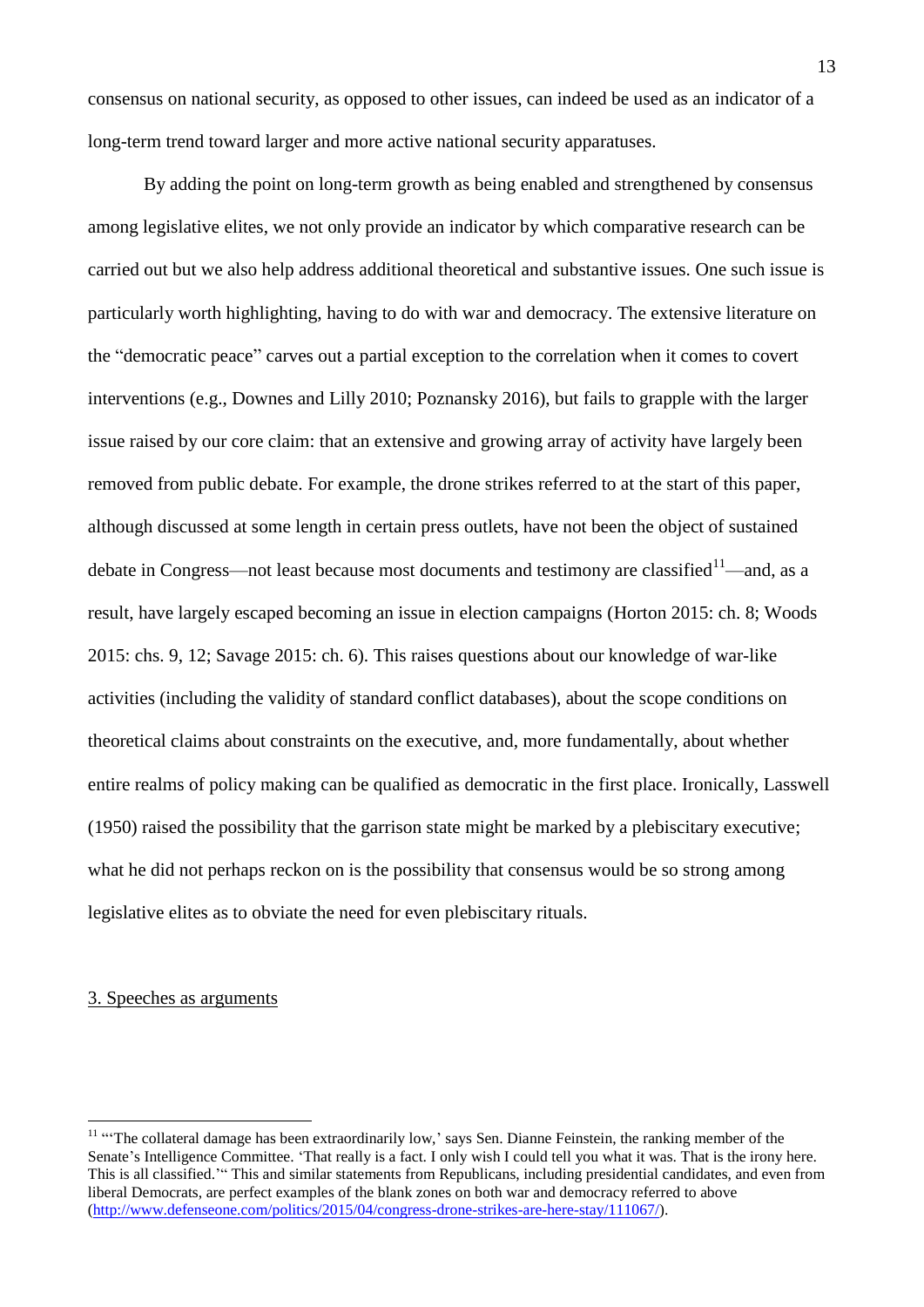How can we study the presence, absence, or growth of legislative consensus on national security issues? Our proposal, as hinted at above, is to study legislative debates, specifically speeches made in the course of those debates, looking for agreement or disagreement on world views. As we indicated above, roll call votes tell us little about world views; speeches, on the other hand, give legislators' views, usually in their own words, and can be analyzed systematically to see the ways in which they overlap or differ. Below we will discuss our proposal to code speeches in terms of the arguments made in them, contrasting that approach with alternative ways of analyzing speeches. But before we address that issue, we need to put to rest one of the long-standing shibboleths in social science: that speeches are only "cheap talk" and thus can be discounted or even ignored.

In game theory, the reason that some kinds of talk are considered to be cheap is that engaging in them is not costly for those speaking or otherwise transmitting the message. This is the antithesis of what happens in legislative speeches, as they are one of the few means by which legislators' positions can be determined. Moreover, what matters both to legislators' supporters and opponents is not only their eventual vote on a bill (if there is indeed a bill that is voted on) but the words they use in announcing their vote: if a member of parliament says she is in favor of a resolution because other alternatives are worse, it is a very different message than praising the resolution as moral, or as leading to good consequences.

Another cheap talk criticism is that speeches simply fail to reflect what legislators actually think. This argument, too, fails to hold water. Legislators do not, in fact, evince significantly different beliefs in public than in private; their credibility as deal-makers is undermined if they articulate different beliefs from one day to the next. The fact that they carefully choose their words does not mean that they hold a different, "true," set of beliefs which could be articulated in some nonlinguistic fashion and, even if they were to display a high level of cynicism about their floor speeches (a phenomenon which actually is extremely rare among legislators), the fact that they have to ally with some members of parliament, oppose others, and stand for reelection, all on the basis of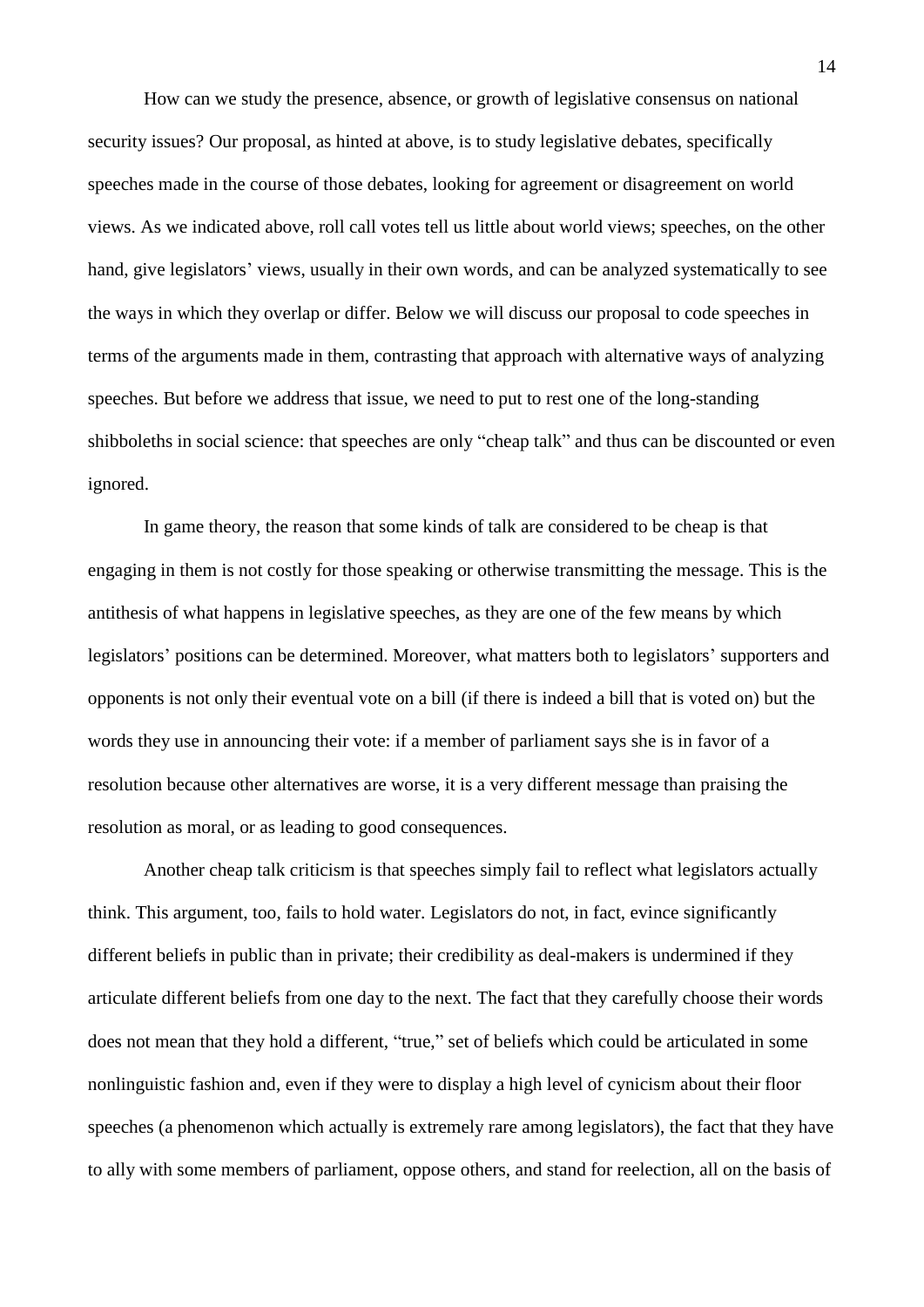what they say (and, of course, how they vote), means that the speeches, and not some other, nonexpressed, set of views, is what matters. Note that the need for allies and opponents suggests that instead of analyzing isolated speeches (say the kind given late at night, when there is no floor debate), we focus instead on speeches made in the course of debates on pending legislation.

There are a number of ways in which speeches can be analyzed. One can, for example, study them as expressing belief systems linked by logical entailment relations; as manifestations of underlying positions on multiple scales or "sentiments" on particular subjects; as focusing on particular "topics"; as a series of discursively connected utterances; or as an exercise in framing (Roseman 1994; Lowe et al. 2011; Thomas, Pang, and Lee 2006; Robert, Stewart, and Airoldi 2016; Cabrio, Tonelli, and Villata 2013; Chong and Druckman 2010). Our approach, instead, focuses on speeches as arguments, i.e., as a series of reasons advanced for taking a position, such as voting in favor of or against a particular legislative proposal. We hasten to add immediately that the arguments made by legislators may be logical or shot full of circularities and contradictions; solidly grounded in history or scientific studies or, on the contrary, based on a combination of fantasy or ignorance; positive or normative; high-minded or filled with ad hominem attacks and personal slurs. But whatever the specific points made, every speech is an argument of sorts, and our proposal is to characterize each argument so as to determine what it shares with other arguments put forward in the same legislative context, i.e., the debate in which the speech is made. If, as we will discuss below, the zone of agreement for particular issue areas expands over time, we can say that there is a move in the direction of consensus.

Here is some terminology. A *claim* is a speaker's position on an issue; here, a pending vote on a bill or resolution.<sup>12</sup> A *reason* is a point made in support, whether directly or indirectly, of a claim. A reason that supports a claim directly (so that we could represent the role of reason X in the

<u>.</u>

 $12$  As noted above, legislators can and do announce their positions on issues which are not the subject of pending votes. but although some parliaments set aside time for members to make speeches of that sort, this is not universal. Hence we have opted for speeches on pending measures, even if the measure may not yet have been introduced formally or if, on the contrary, it ends up being withdrawn for redrafting or in the face of opposition. Similarly, for reasons of tractability, we ignore speeches on amendments unless the amendment is in effect a proposal to kill the bill ("strike the rest of the text") or if it sparks a major debate on its own.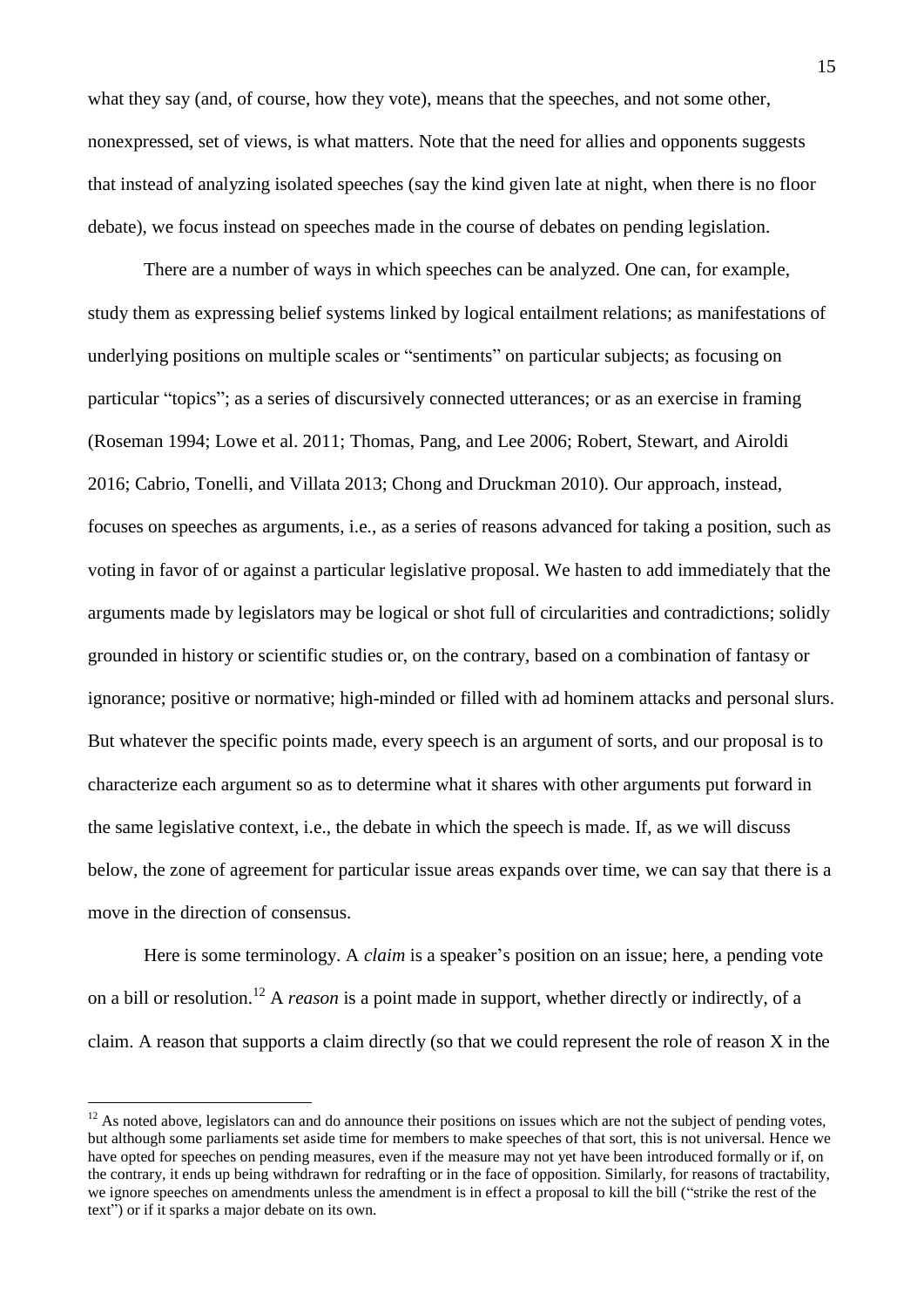speech, say, as "vote for the bill because of X") is a *core reason*; a reason that supports a core reason (hence, for reason Y, "vote for the bill because of X and X because of Y") is a *secondary reason*. There can be multiple core reasons in a speech and also multiple secondary reasons in support of a given core reason; there can also be a secondary reason in support of another secondary reason, with the latter in support of a core reason. A *reasoning chain* is a claim supported by a core reason which in turn is supported by at least one secondary reason and, recursively, any secondary reasons in support of the latter. At the minimum, then, reasoning chains are composed of three connected elements, a claim, a core reason, and a secondary reason; but if the latter is in turn supported by one or more secondary reasons, the reasoning chain may be composed of four, five, or more connected elements. As we will discuss below, two chains in a speech may start out with the same core reason in support of the claim and the same immediately supporting secondary reason in support of the core, then, further down, as it were, diverge into different supporting secondary reasons. Such *compound* chains may, for purposes of pairwise similarity assessment, be treated as composed of multiple individual chains. In Figure 3, for example, there are four individual reasoning chains:

### Figure 3 here

two *simple* chains, one linking C to B and the other linking F to E to D; and one compound chain with an individual chain linking I to H to G and another individual chain linking J to H to G.<sup>13</sup> Finally, the *argument* made in a speech is the combination of the claim and all the reasoning chains supporting it. $^{14}$ 

<sup>&</sup>lt;sup>13</sup> Chains may be interconnected not only because they all lead to the same claim (this is trivially the normal case, although there are speeches in which more than one claim is made [e.g., to vote in favor of something and also to be wary of something else in the future]), but because they may be so-called "divergent structures" (Freeman 1991) in which a given secondary reason is used in support of more than one "higher" reason. We do not discuss such chains here because they pose no particular issues for coding or similarity assessment, though, interestingly, they are not permitted in many kinds of argument mapping software (since they are not, mathematically speaking, trees).

<sup>&</sup>lt;sup>14</sup> Terminological notes. The phrase "reasoning chain," as we use it, overlaps to some degree with its use in political science and in computational linguistics (e.g., Sniderman et al. 1986; Sizov and Öztürk 2013). Our concept of "argument" is similar, though not identical, to the first two meanings discussed by Hornikx and Hahn (2012); it is definitely not as differentiated in its notion of "support" as Toulmin's (1958) canonical model or as limited to direct responses as Rescher's (1978) notion of a back and forth between two different persons.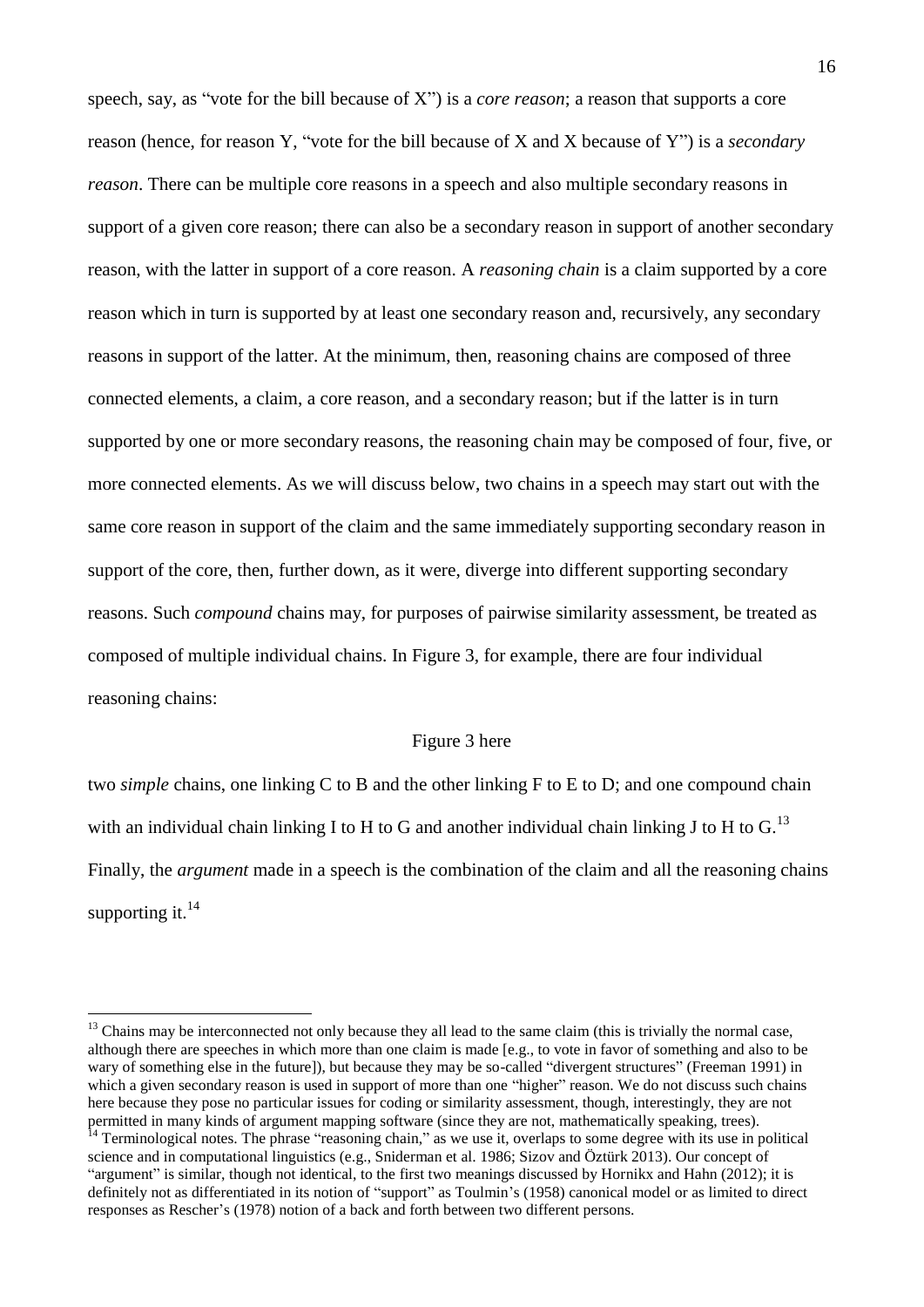Consider now the relations between reasoning chains. As indicated above, chains may not only differ in their content but appear to many observers to be contradictory: for example, "vote against the resolution because the Soviets are aggressive; they are aggressive because Stalin made a speech calling for supporting revolutions" and also "vote against the resolution because the Soviets are trying to lull us to sleep; they are trying to lull us to sleep because Stalin made a speech calling for peace and negotiations with us." An argument can be composed of chains which are mutually inconsistent; the only consistency criterion we have been able to discover is that the type of connections between reasons in a particular chain must be the same sort (e.g., historical, or legal; see below for a discussion).

Representing speeches as arguments along the lines proposed above offers a tractable and systematic way of seeing just how much agreement there across speeches. For example, consider the quotations on waterboarding drawn from different political elites in the United States and displayed in Appendix  $1^{15}$  An informal look at the quotations suggests that Bush's reasoning is similar to that of his vice president; that McCain and Clinton agree in some respects; and that Trump partly tracks Bush and Cheney while going further in other regards. These intuitions can be checked through coding the statements as arguments, using the methodology laid out below. Appendix 2 lists all the reasons used in the statements, as well as the reasoning chains which connect them in the arguments; the chains should be read across in this fashion: S-3-5 means support the claim because of reason 3 and support reason 3 because of reason  $5^{16}$ 

Thus our proposal is to analyze speeches as arguments, to code those arguments into their component reasoning chains, to assess the agreement between the arguments in a given debate, and then to see whether, over time, national security debates show significantly greater increases in agreement than do debates on other issues, as well as whether that increased agreement is magnified

<sup>&</sup>lt;sup>15</sup> Note that only one of the statements (Cheney's) was part of a speech, although another one—the McCain press release—reflected what he said on the Senate floor. Bush's statement was drawn from his memoirs, which were presumably drafted with some concern for consistency. It should also be noted that Clinton's statement to some degree contradicted another statement made years before when she was still in the Senate: [http://www.democraticunderground.com/1251711013.](http://www.democraticunderground.com/1251711013)

 $\frac{16}{16}$  If the claim were to be opposed, the string would begin with O. For reasons of legibility, in this example we have omitted the types of connections discussed in the next section.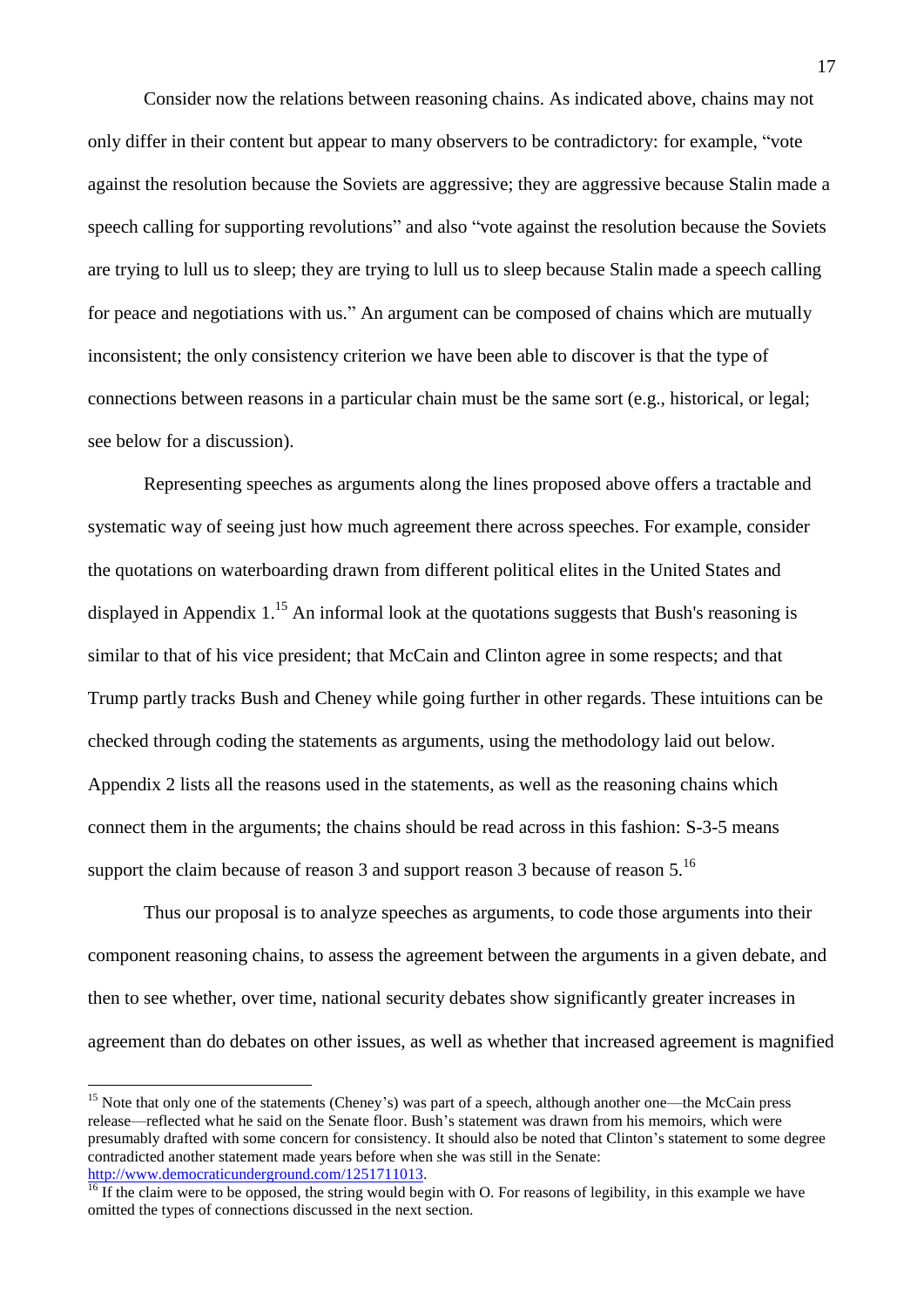or attenuated by depending on colonial and alliance status. We now turn to a discussion of our methodology for coding speeches into arguments, and for assessing agreement between arguments in a debate.

#### 4. Coding speeches into arguments

<u>.</u>

There are a number of issues involved in the coding of speeches; our intention here is not to go into most of the logistical and mechanical details, but to give a sense of the overall logic of the enterprise. While the methodology we discuss has been developed for the specific research project we are conducting, as a way to get at the core claim about whether democracies are marked by long-term tendencies to become garrison states, we stress that many of the procedures we have adopted are applicable to any number of research questions for which one would like to analyze speeches.

To begin with, it should be noted that we have coded speeches by hand rather than using automated methods involving parsers. Although reliable means now exist for extracting affect from speeches (e.g., Young and Soroka 2012) or for parsing speeches to ascertain ideology or topic (e.g., Slapin and Proksch 2014), such methods run into major problems when confronted with deixis (words and phrases whose meaning is context-specific) or with so-called dog whistle politics (i.e., the use of certain expressions which will be interpreted in a savvy way by the target audience while being ignored by other audiences).<sup>17</sup> These same problems are, as one would expect, stronger when it comes to extracting reasons and chains, not least because entailment connectors such as "because" or "for example" are often not explicit in the text. One of the standard ways of circumventing these difficulties is "training" the computer program to modify off-the-shelf

<sup>&</sup>lt;sup>17</sup> The canonical example is the late Lee Atwater, a Republican Party operative who, when interviewed in 1981, explained how politicians appealed to Southern white voters over time: "You start out in 1954 by saying, 'Nigger, nigger, nigger.' By 1968 you can't say 'nigger'—that hurts you. Backfires. So you say stuff like, uh, forced busing, states' rights and all that stuff, and you're getting so abstract. Now [1981] you're talking about cutting taxes, and all these things you're talking about are totally economic things and a byproduct of them is, blacks get hurt worse than whites." [http://www.thenation.com/article/170841/exclusive-lee-atwaters-infamous-1981-interview-southern-strategy.](http://www.thenation.com/article/170841/exclusive-lee-atwaters-infamous-1981-interview-southern-strategy)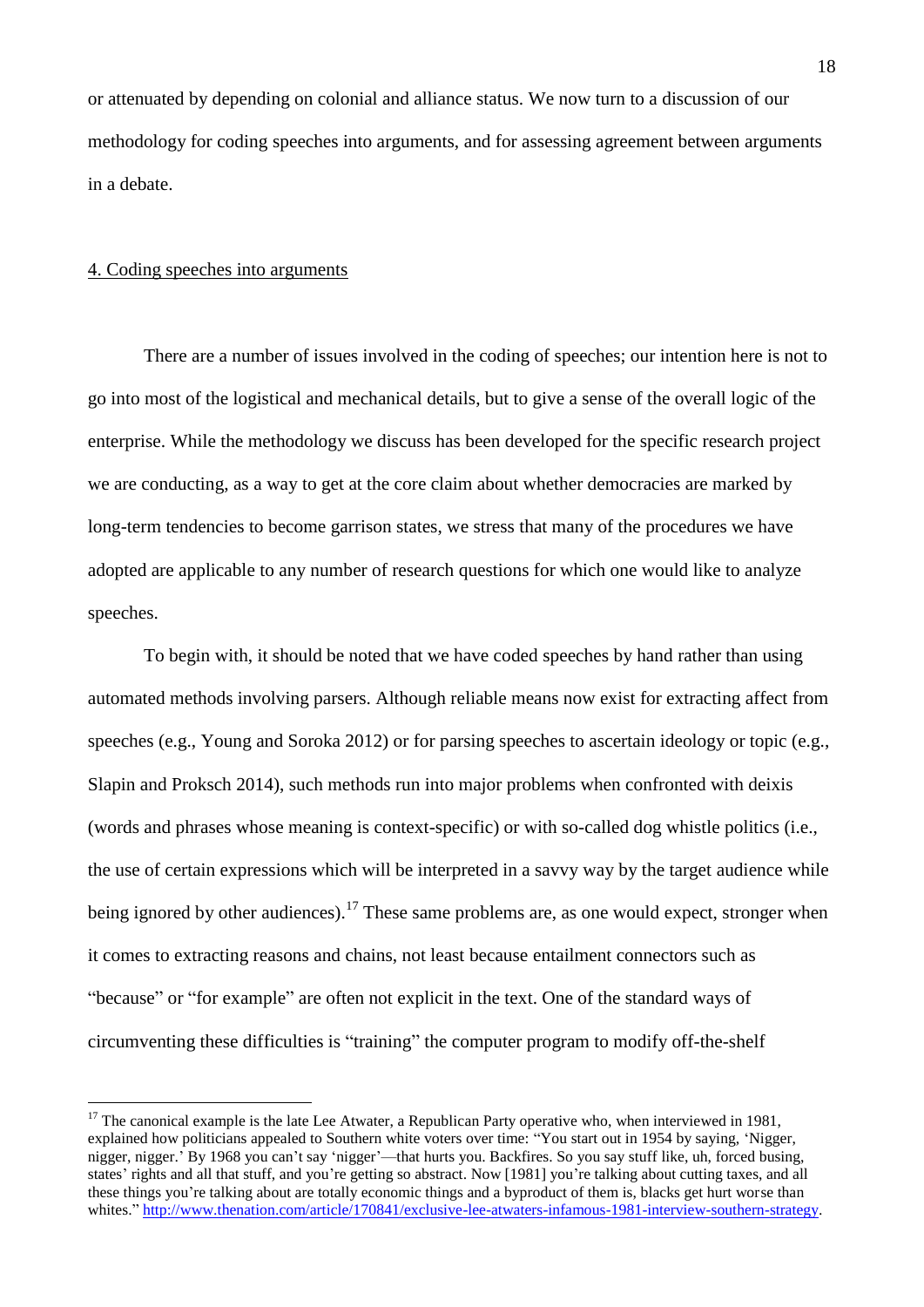lexicons, inference rules, and so forth by hand-coding representative portions of the text. This approach, though, does not work in the debates we are studying, since each debate is usually only around 30–40 speeches long and has its own deictic vocabulary, meaning that there simply is not enough material in one debate to train the parser for the rest of that debate, much less for the training to be of use in any other debates. This problem also means that automating even less demanding coding tasks, such as creating paraphrases, is, at least for now, not feasible.

Of course, because hand coding is time consuming, it means that we are, in effect, restricted to a single debate per issue domain per time period per country. To make up for this, we have chosen debates (sometimes in both the upper and lower house of the legislature) which involved a significant number of speakers and/or fairly lengthy speeches on both sides; in which a number of reasons were advanced; and for which the issue seemed genuinely contested. We were not looking for close votes, partly because closeness of votes does not correlate highly with extent of arguments, partly because few legislators change their mind during debates, and partly because it is clear early on what the final vote will be in many cases, which means that it is the true believers who elaborate arguments and drag out the debate.

The basic information unit is the speech. Some legislators spoke multiple times and, if they did so on separate days, we would consider each speech as separate. Coders take a speech (sometimes screening out responses to interruptions) and paraphrase it, paragraph by paragraph and sentence by sentence. In turn, paraphrases are summarized, paragraph by paragraph, into one or a handful of sentences, with points implied but not made explicitly (e.g., who is being attacked or what the point of a sentence may be) added in brackets. All paraphrases and summaries, regardless of the language of the debate, are in English so that regular reliability checks can be carried out with coders who do not know the language if the debate was not in English.

Once the summaries were created, each summary paragraph is coded into reasons. Since the reasons, and indeed the terminology, differs massively from one country to another, one issue area to another, and notably one debate to another, the coding of reasons is done bottom-up: coders look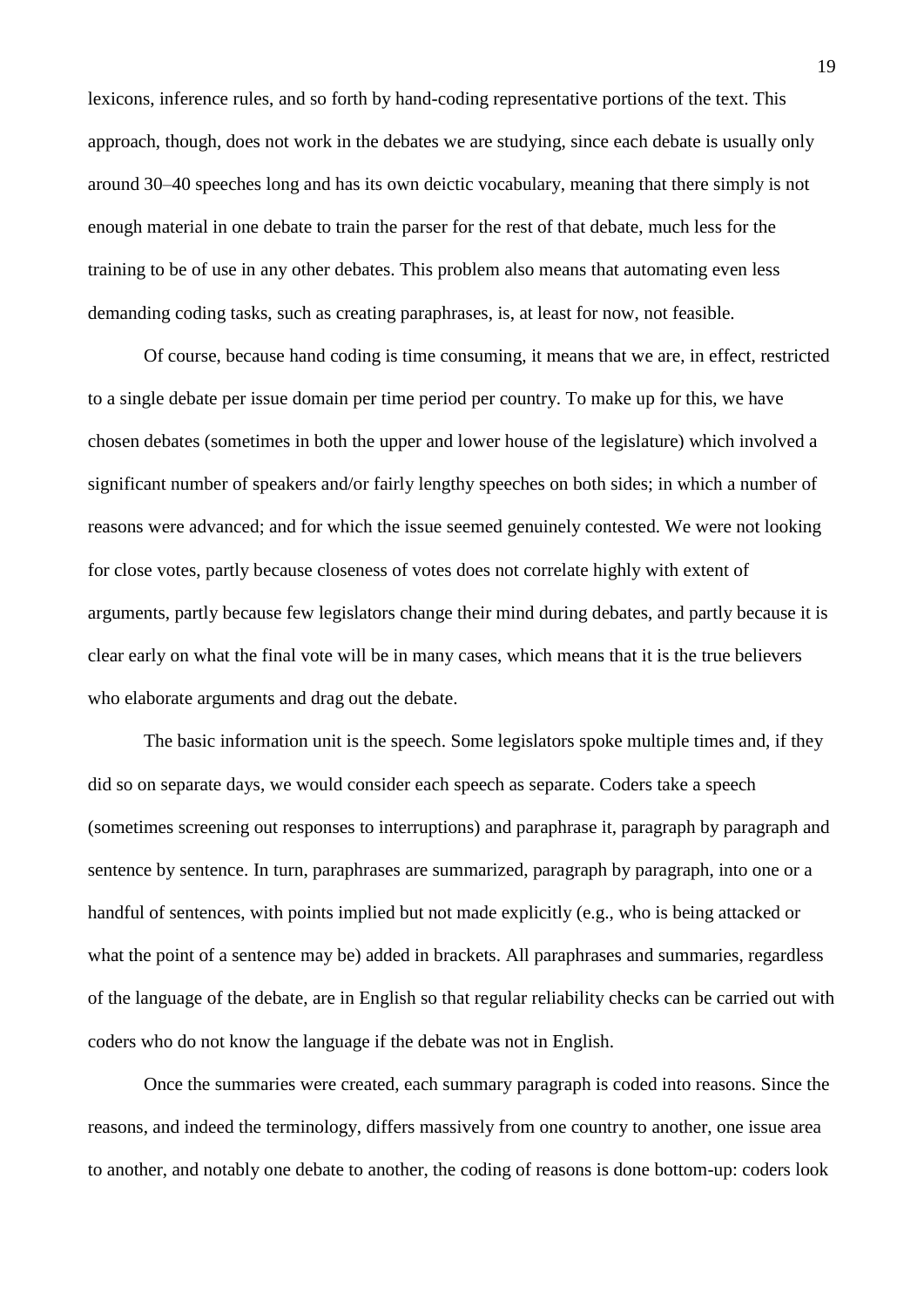at each sentence or phrase (if the sentence is long or complicated) of a summary paragraph (including sentences or phrases in brackets) and figure out how it could be used directly or indirectly as explanation for an anticipated vote. So far, we have found that summary paragraphs run between 1 and 4 sentences and that there can be anywhere from 0 reasons to 4 reasons in a paragraph. Reasons may be of various sorts; they can be recycled from one paragraph to the next, as well as reused from another speech.

After every summary paragraph in a speech has been coded into reasons, coders make another pass, this time through the reasons for the first paragraph, then the reasons for the second paragraph, etc. For each paragraph, coders attempt to construct reasoning chains from the reasons in that paragraph, proceeding reason by reason and trying to construct a chain for each one. Specifically, for each reason X and some other reason Y in that paragraph or in a preceding one (if there seems to be a reference to it), coders try out a chain of the sort S-X-Y or S-Y-X (or O-X-Y or O-Y-X, if the claim is being opposed). If the proposed chain appears to make sense in terms of the summary, it is retained, otherwise it is discarded. Retained chains are then looked at a second time to see if they can be tacked on to each other (say if S-X-Y and S-X-Z should be written instead S-X-Y-Z). As with the coding of reasons, there will be some paragraphs where there are multiple chains, some where there is only one, and some where there are none.

In abducing reasoning chains, we build in a consistency check via the types of connections mentioned above. Each reason is connected to other reasons, or to the claim, by a "because." These *connectors*, as we call them, are subdivided by type: 1) L: legal or conceptual/definitional (e.g., "we can't do X because it would be unconstitutional"); 2) H: historical (e.g., "we should do it because we've done it before"); 3) C: consequential (including slippery slope arguments) of the sort X occurs, triggering Y (e.g., "if we do X, it will put the budget into deficit"); 4) N: normative (e.g., "we can't do X because it's immoral to treat people in that way"; 5) A: anthropological (e.g., "we should do X because it's the only kind of language people like Y understand"); and 6) I: identity/who we are or are not (e.g., "we shouldn't do X because we're a democracy, not a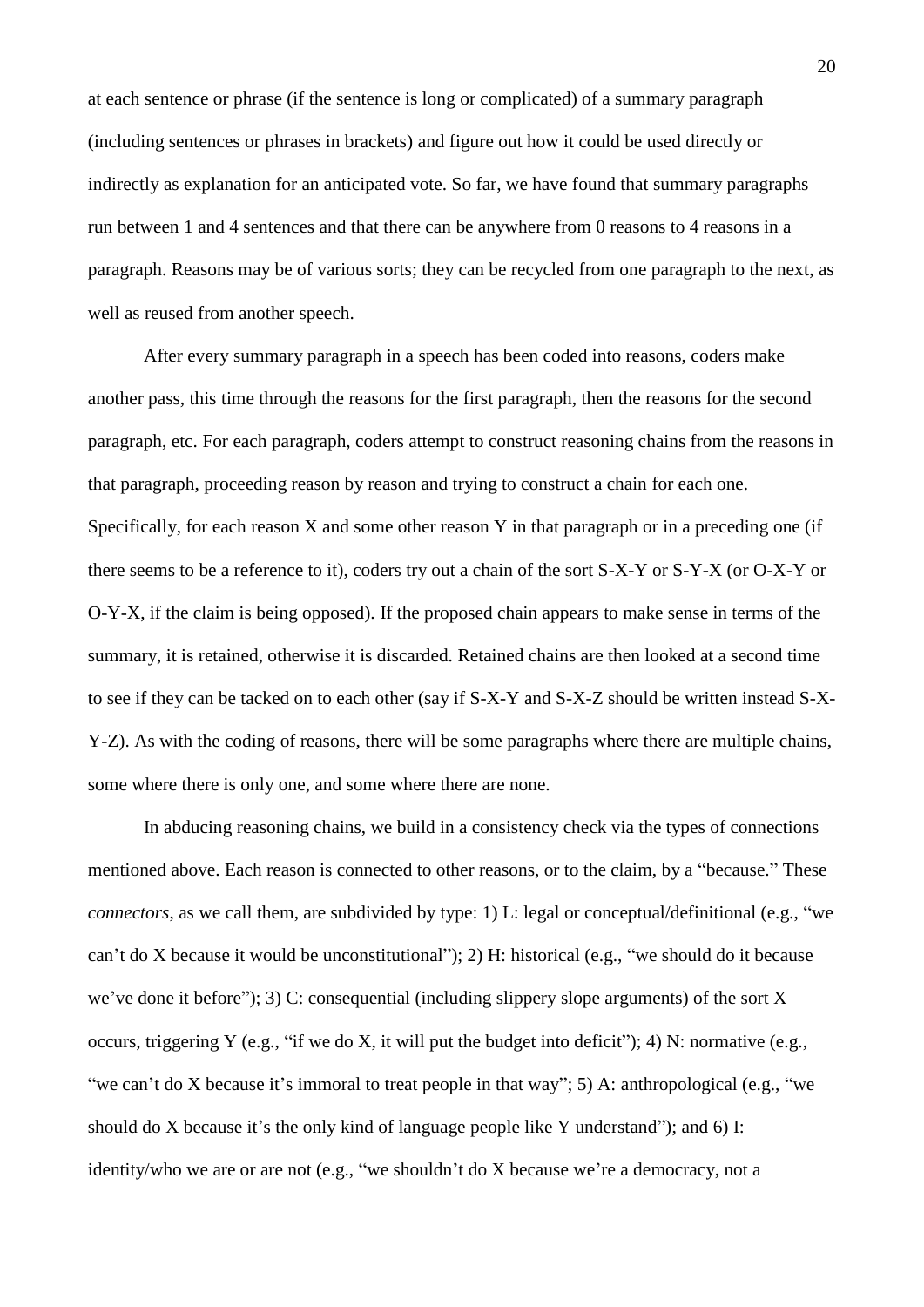dictatorship").<sup>18</sup> Connectors are first posited, for a particular reasoning chain, for the link between the "lowest" secondary reason and the reason "above" it which it supports. If there is more than one "lowest" secondary reason supporting a reason one level up, then a connector is posited for each of the links. Moving up one level, the connector between the second-lowest and the third-lowest level must be the same as one of the lower-level types, and so on all the way up. Thus, if there is a single lowest connector of type A, the second-to-lowest connector and all higher ones for that chain must also be A; if there is a compound chain with two lowest connectors, one of type A and the other of type H, the second-to-lowest connector must be either A or H and, whichever it is, all higher connectors must be the same, i.e., all A or all H. Violation of this criterion is indicative of either a missing reason (see below) or a miscoded one.<sup>19</sup>

Once chains are constructed for each paragraph, coders make a third pass through the paragraphs and dichotomize the chains by whether or not a given reason is used more than once in a given speech. If so, then the reason is kept; if not, it is either deleted or recoded, if its content warrants, as another reason and the chains of which it is part rewritten accordingly. Chains with kept reasons are categorized as *primary chains*; chains with discarded reasons are categorized as *secondary chains*, the rationale being that they are not the principal components of a speech's argument (they are a one-off, or a tangent).

For a sense of the coding process, it is helpful to look at Appendix 3. It codes a paragraph from a speech made in the parliament of the Federal Republic of Germany in February 1952 about the proposal to set up a European Defense Community. This particular speech is by Linus Kather, who at that point was a member of Chancellor Adenauer's Christian Democrats while also being a spokesman for Germans who had been expelled from territories in the East. In the particular paragraph shown in Appendix 3, Kather is in the middle of an extortion attempt, indicating that

<u>.</u>

 $18$  This list of connectors was put together after provisionally coding a number of speeches in the U.S. Senate debate over Philippines annexation (Thornton and Sylvan 2015); subsequent coding of speeches in the research project may lead to additions.

<sup>&</sup>lt;sup>19</sup> To be clear, we are not saying that reasons have to be linked into chains by strict logical consistency but simply that the form of reasoning in a chain is locally homogeneous: speakers may and often do contradict themselves, but if a particular bit of reasoning is heterogeneous, it is not usually grasped by listeners as a single argument.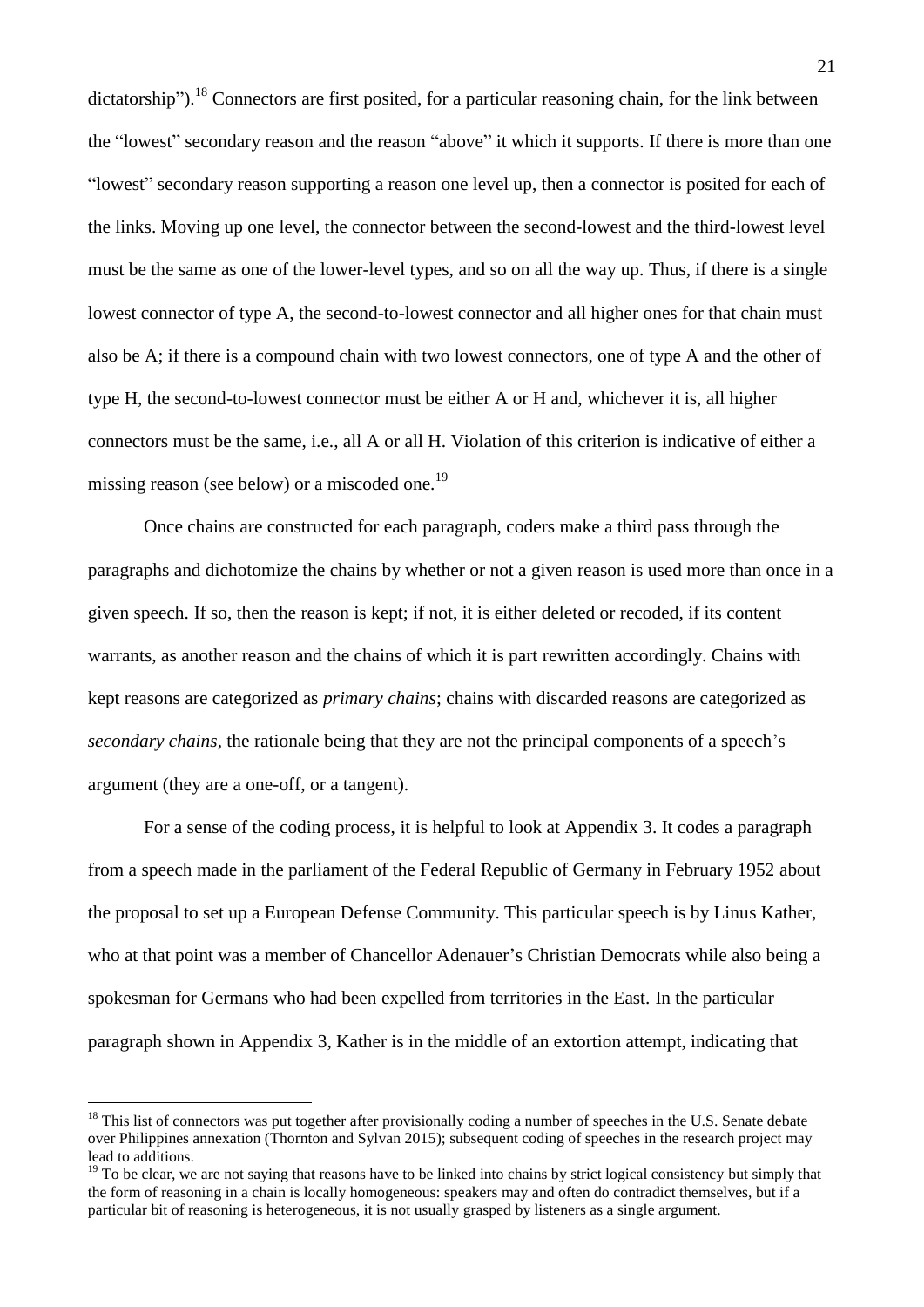after he votes for the bill, he will expect the government to grant compensation for displaced Germans and that if they do not, there will be chaos of the sort Adenauer is blaming the Soviets for trying to foment. The summary of the paragraph was coded as containing three reasons (the numbering is from the speech as a whole, hence the higher and nonconsecutive numbers) and two of those three were then coded as part of a reasoning chain (remember that C is a type of connector, in this case, a "because" that works via consequences); the third reason is not part of a chain because while it certainly is a reason to support the bill, there is no secondary reason supporting it, at least in this paragraph.

#### 5. Assessing agreement between arguments

Once speeches have been coded as arguments made up of chains abduced from speeches, their similarity can be assessed to permit the degree of agreement, for a particular debate, to be determined. This is still work in progress, so the discussion in this paper is preliminary. Nonetheless, a few comments are in order.

When we refer to agreement in a debate, what we have in mind is that the proponents and the opponents of the measure under consideration reason the same way, even if they ultimately arrive at opposite conclusions. Here an analogy is helpful. Think of reasoning chains as something like a route one takes from a starting point to an ending point: say that one is going from a starting point, such as a location in a particular city, to a destination, say a location in another city (we might imagine that proponents start at a football stadium while opponents begin their journey at an art museum). Then the route would describe the transit points along the way (akin to core and secondary reasons) as well as the means of transportation (roughly akin to types of connector). An argument would be a collection of routes, and calculating the extent of agreement between any two arguments would involve determining how many modifications—adding a route, deleting a route, altering a route's transit points and/or means of transportation—would be necessary to transform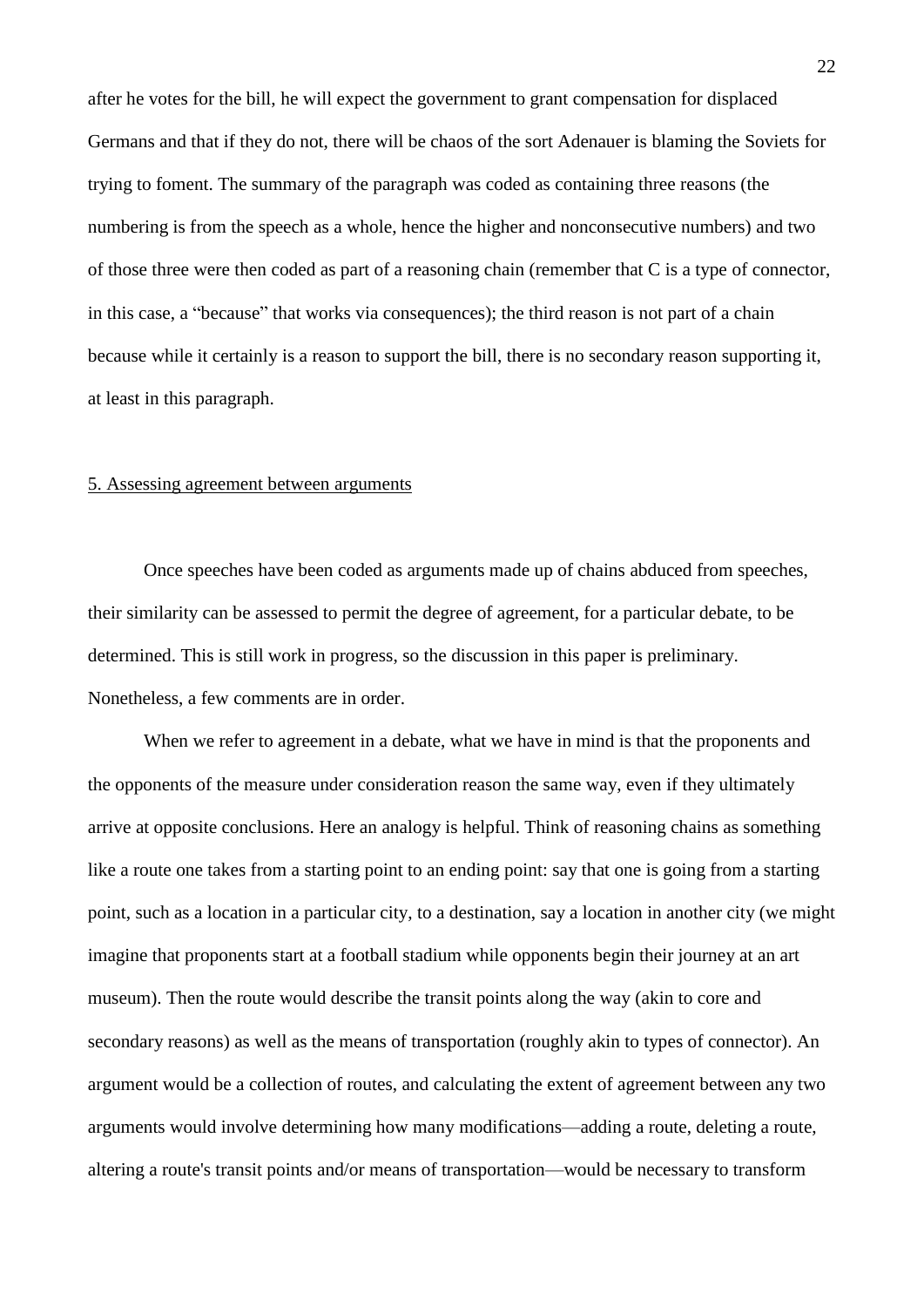one collection into the other. Arguments which are very similar to each other require few such modifications; dissimilar arguments need numerous modifications. By extension, agreement between the two sides in a given debate would involve determining how many modifications would be necessary to transform the "average" collection of routes on one side into its counterpart on the other side.<sup>20</sup>

Consider now the issue of modifying an argument to transform it into another. Here we need to know two things: what the differences are between any two reasoning chains, in order to have an idea about the number of modifications for one chain to be the same as the other; and what the differences are in the two arguments, considered as wholes. That latter is not simply a matter of adding up or averaging the former across all chains, because a mechanical set of pairwise comparisons between chains in two incredibly long speeches (say with each speech having several dozen chains) is drastically lower levels of argument-to-argument agreement merely as a function of the number of possible pairwise comparisons. Thus we need not only chain-to-chain measures of agreement but argument-to-argument ones. We are still working out criteria for the latter issue; here we report on our approach to the former issue.

How to compare two reasoning chains? Our intuition, drawn to some degree from sociological work on "optimal matching" algorithms for event sequences, is that if two reasoning chains have the same reasons in the same positions, as well as the same types of connectors between reasons, they are similar (they are not necessarily identical, because we are assessing summaries, not the exact words or references in particular speeches).<sup>21</sup> If, however, a pair of chains shares two

 $20$  We would also have to strip off the starting point for each collection in order to take account of the fact that the two sides are making opposing claims.

<sup>&</sup>lt;sup>21</sup> The idea behind optimal matching is that two sequences are similar in inverse proportion to the number of "edits" that would be necessary to transform one into the other (Abbott 1990 is the original piece; there are numerous extensions, such as Dijkstra and Taris 1995; Robette and Bry 2012; and Elzinga and Studer 2015; the single strongest critique remains that of Wu 2000). Although there are numerous problems with this idea for studies of event sequences (e.g., a life course or a career trajectory), from our perspective, reasoning chains with certain reasons in common are similar precisely insofar as they are in the "proper" order and with the same elements. In other words, even if reasoning chains cannot meaningfully be transformed by such edits, the idea underlying an edit—that a change in reasons or in order moves one away from similarity—still makes sense. However, because even small differences in reasoning can make for big differences in outcome (cf. the extensive literature on the importance of question wording in survey design), we measure similarity on an ordinal, not an interval, scale: reasoning chains are similar, partly similar, or dissimilar. The basic idea of comparing reasons, though not yet chains, was first used by Thornton (2014) in a study of arguments about cutbacks in the welfare state.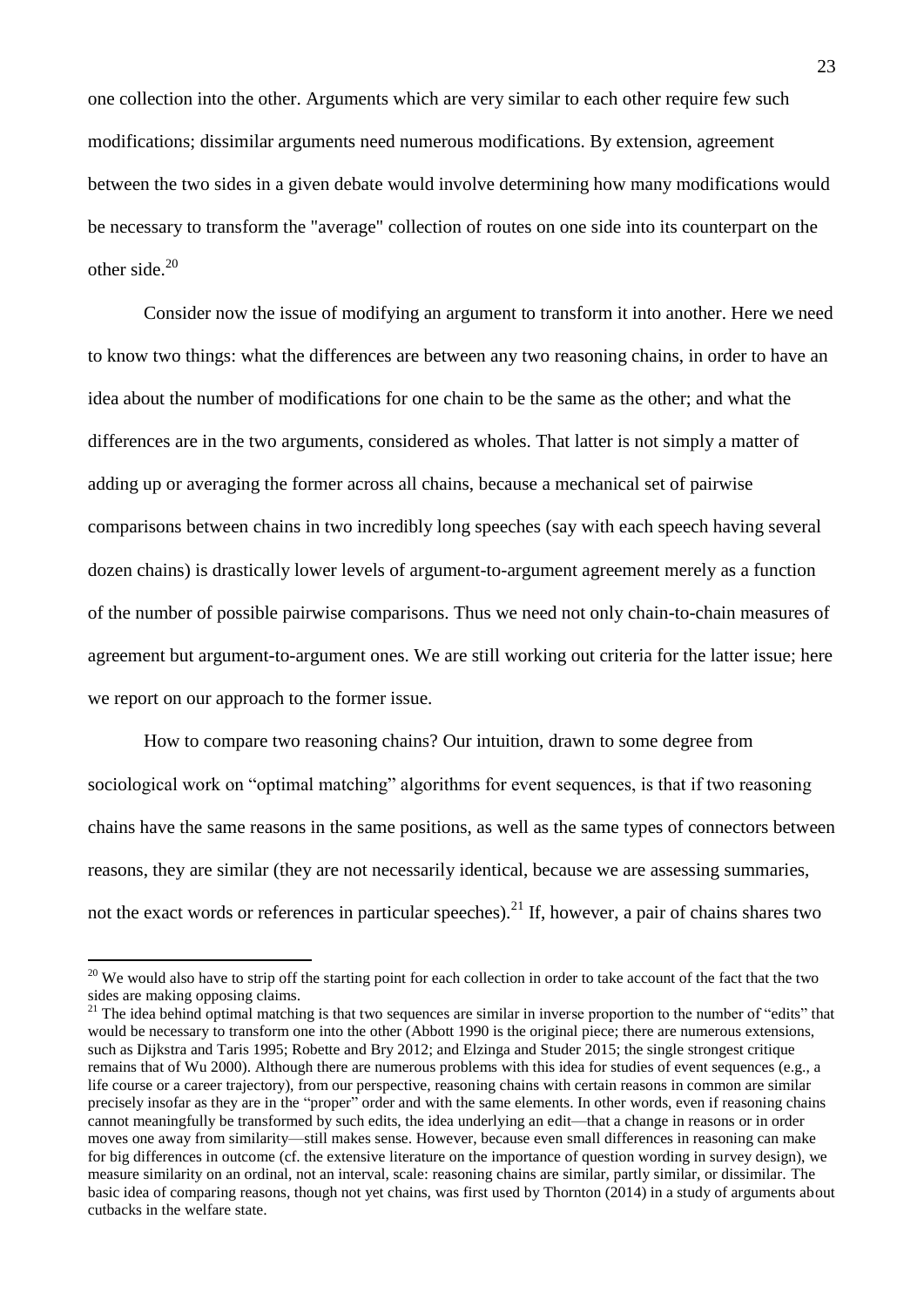reasons linked by the same type of connectors, but one chain has either a) one or more secondary reasons not contained by the other chain<sup>22</sup> or b) one or more secondary reasons in a different order than in the other chain, then we will say that the chains are partly similar. Finally, if a pair of chains has either a) zero or one reasons in common or b) different types of connectors,  $2<sup>3</sup>$  the pair is dissimilar.

We are well aware that this discussion, even more than the preceding one on coding reasons and chains, is technical. However, given the large number of speeches we are looking at and the even larger number of reasoning chains coded across all speeches, some type of explicit and systematic procedure is necessary both for bookkeeping purposes and to avoid the kinds of availability heuristics that are prevalent in both political debates and discussions of them (Tversky and Kahneman 1973; Levy 2013; Taleb 2010). The garrison state hypothesis is important enough theoretically and substantively to warrant careful assessment.

A final note, more in the nature of a progress report than a discussion of results. As mentioned above, the garrison state project currently involves hand coding over 1800 speeches (5 persons are currently at work on the project). Our hope is to have initial, highly preliminary results within 6 months and more robust, though still preliminary, findings a year from now.

<sup>&</sup>lt;sup>22</sup> Unless there are two secondary reasons with only the intermediate secondary reason differing; in that case, on the logic that the speaker could have included that intermediate reason, we treat the chains as similar.

 $23$  Our sense is that connectors bear on the mode of reasoning, so they should count heavily in determining agreement.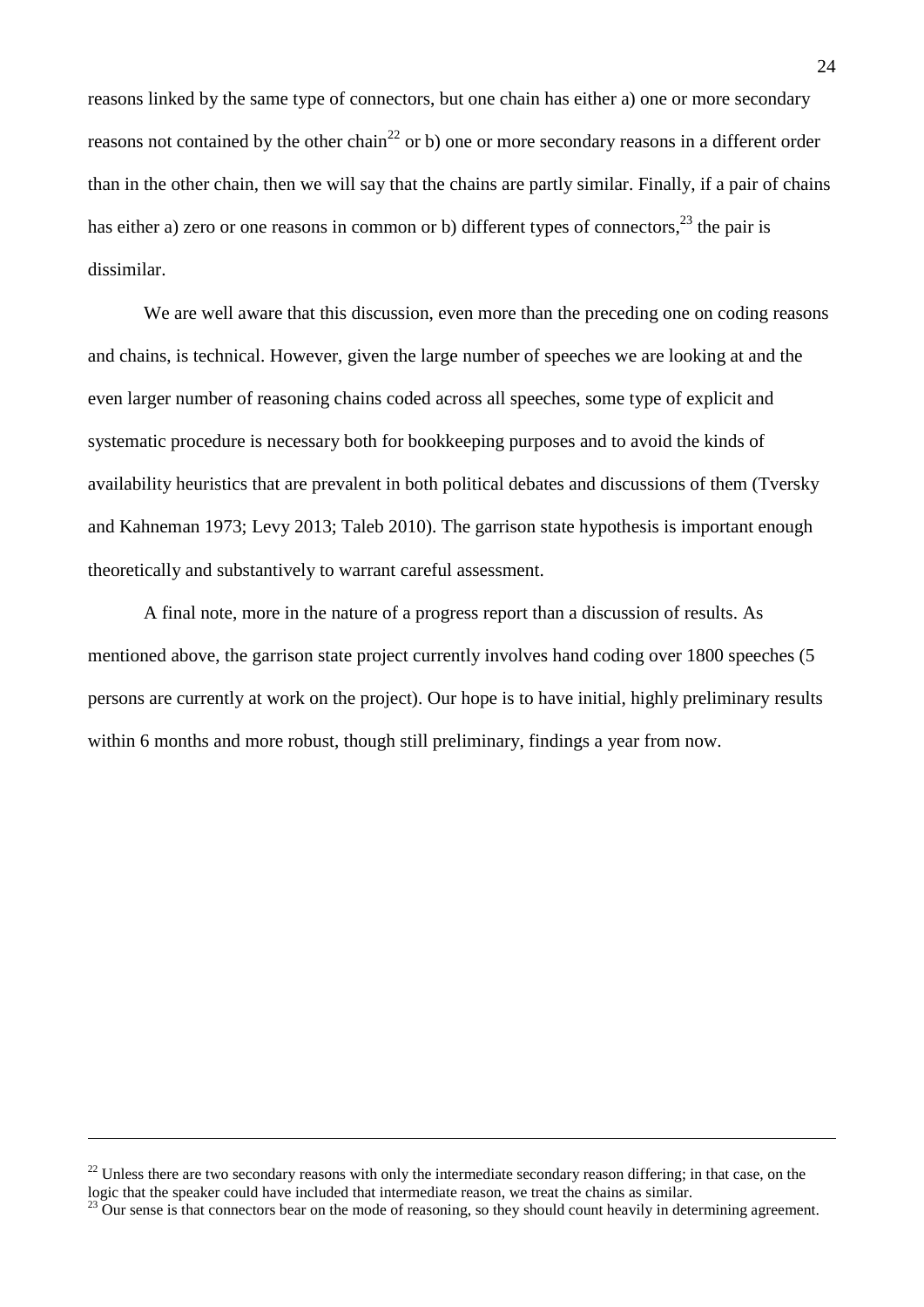## **Figure 1**

Explaining long-term growth in national security apparatuses

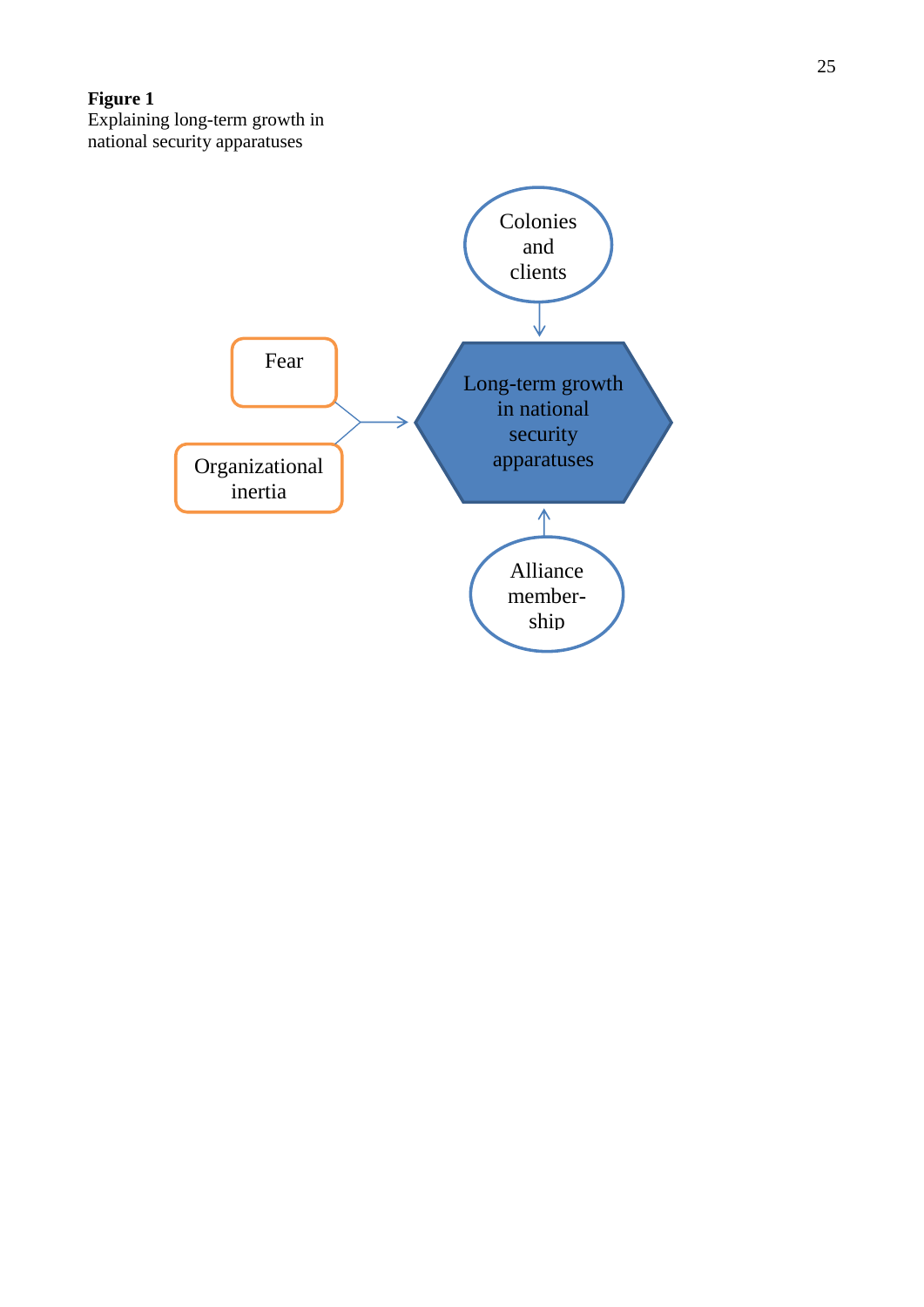### **Figure 2** Expected patterns of agreement on national security versus other issues

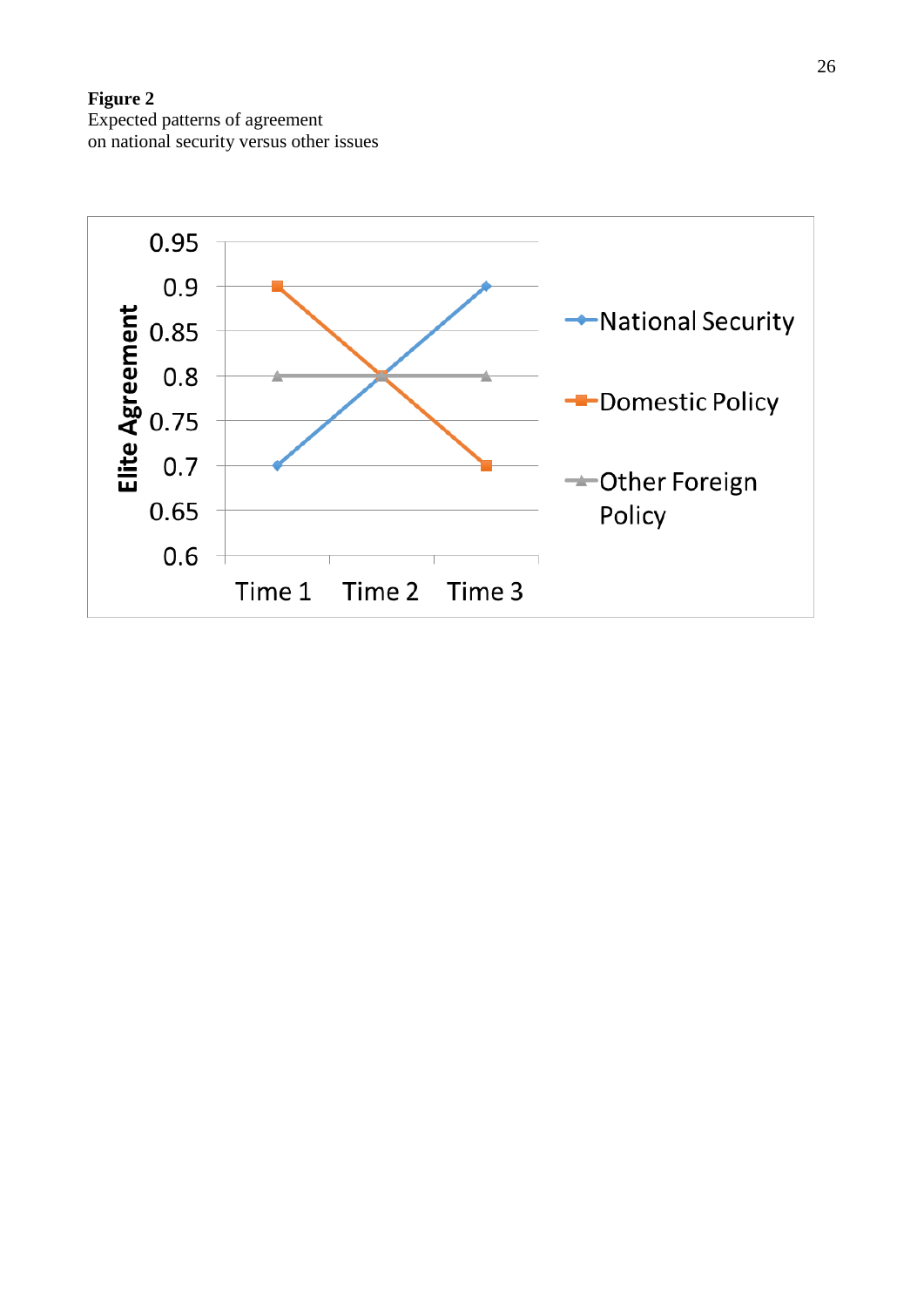**Figure 3** Four reasoning chains

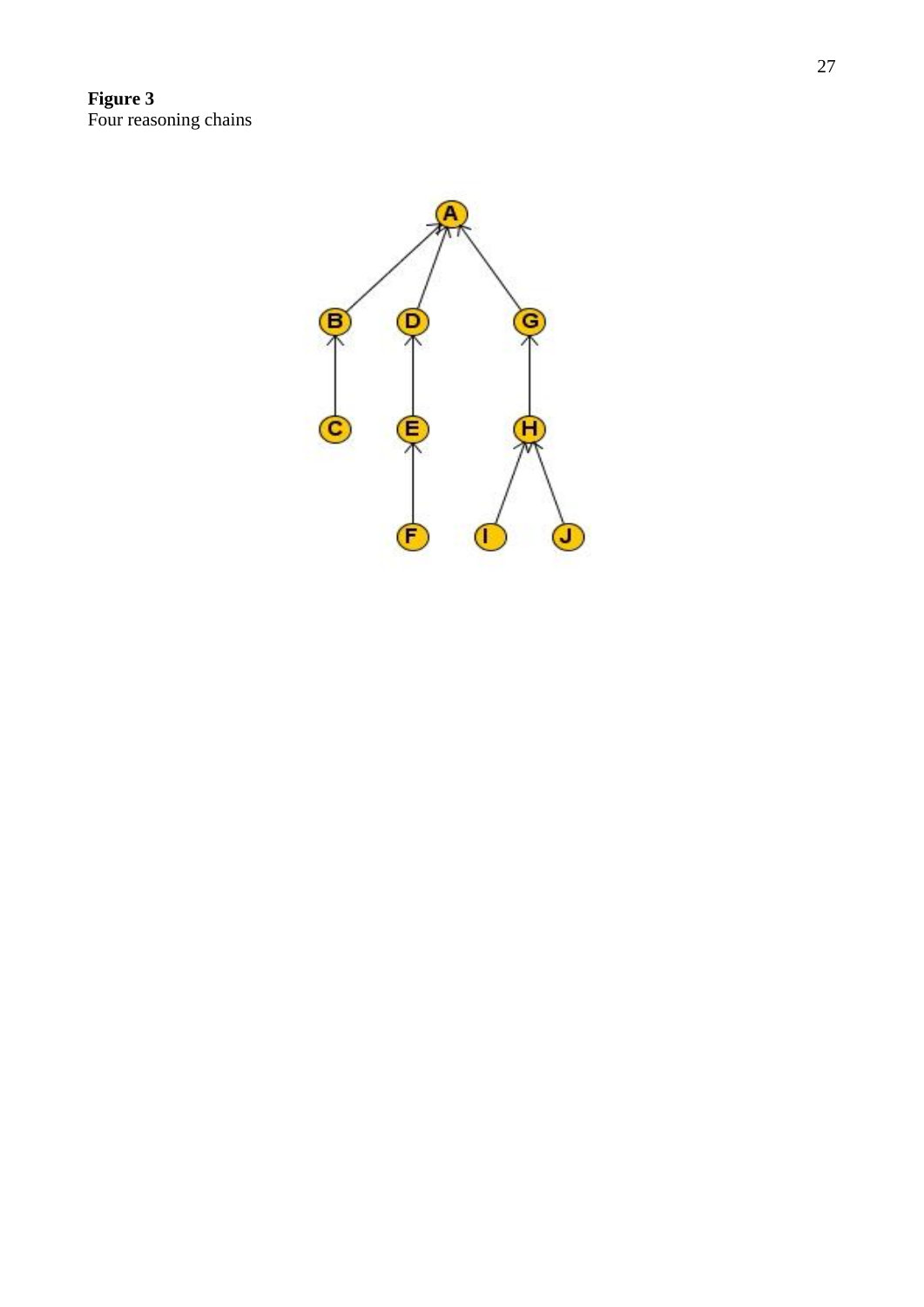### **References**

Abbott, A. 1990. A primer on sequence methods. *Organization Science* 1,4: 375–92.

Ackerman, B. 2010. *The decline and fall of the American republic (Tanner lectures on human values)*. Belknap Press.

Aron, R. 1979. Remarks on Lasswell's "The Garrison State." *Armed Forces and Society* 5,3: 347– 59.

Balzacq, T. 2005. The three faces of securitization: political agency, audience and context. *European J. of International Relations* 11,2: 171–201.

Beinart, P. 2008. When politics no longer stops at the water's edge: partisan polarization and foreign policy. *Red and blue nation? Vol. 2: Consequences and correction of America's polarized politics*, ed. P.S. Nivola and D.W. Brady. Brookings Institution Press and Hoover Institution Press.

Blanchard, P., Bancel, N., and Lemaire, S. 2005. *La fracture coloniale: la société française au prisme de l'héritage colonial*. Editions La Découverte.

Buzan, B., Wæver, O., and de Wilde, J. 1998. *Security: a new framework for analysis*. Lynne Rienner.

Cabrio, E., Tonelli, S., and Villata, S. 2013. From discourse analysis to argumentation schemes and back: relations and differences. In J. Leite et al., eds., *Computational logic in multi-agent systems* XIV. Springer-Verlag.

Chong, D. and Druckman, J.N. 2010. Dynamic public opinion: communication effects over time. *American Political Science R.* 104,4: 663–80.

Dijkstra, W. and Taris, T. 1995. Measuring the agreement between sequences. *Sociological Methods and Research* 24,2: 214–31.

Donnelly, F. 2013. *Securitization and the Iraq war: the rules of engagement in world politics*. Routledge.

Downes, A.B. and Lilly, M.L. 2010. Overt peace, covert war? Covert intervention and the democratic peace. *Security Studies* 19,2: 266–306.

Elzinga, C.H. and Studer, M. 2015. Spell sequences, state proximities, and distance metrics. *Sociological Methods and Research* 44,1: 3–47.

Engel, J.A. 2011. Not yet a garrison state: reconsidering Eisenhower's military-industrial complex. *Enterprise and Society* 12,1: 175–99.

EPRS 2015. Counter-terrorism funding in the EU budget. Europan Parliamentary Research Service *PE* 559.490.

Fitch, J.S. 1985. The garrison state in America: a content analysis of trends in the expectation of violence. *J. of Peace Research* 22,1: 31–45.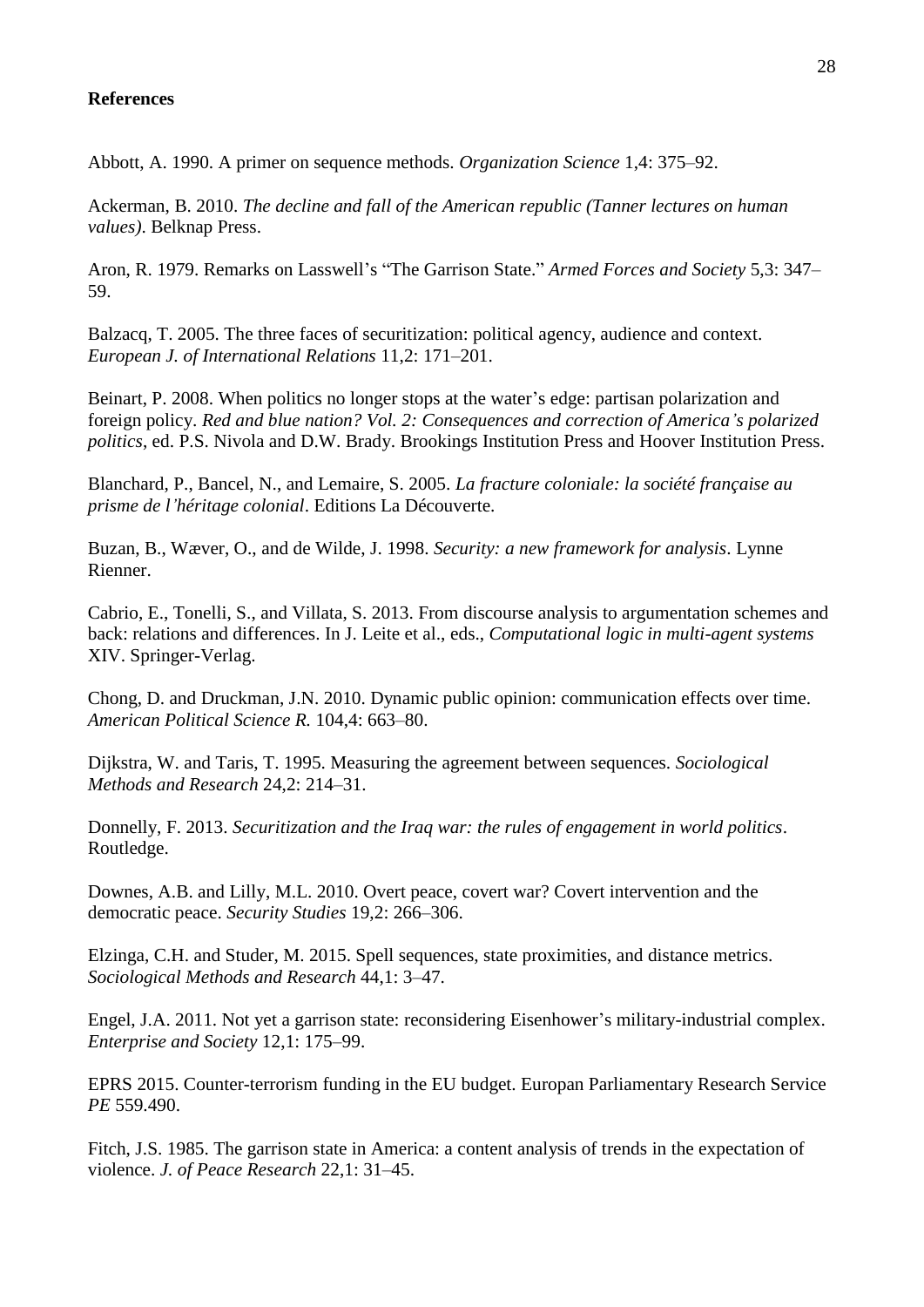Freeman, J.B. 1991. *Dialectics and the macrostructure of arguments: a theory of argument structure*. Foris.

Friedberg, A.L. 2000. *In the shadow of the garrison state: America's anti-statism and its Cold War grand strategy*. Princeton University Press.

Gordon, A. 2003. *A modern history of Japan: from Tokugawa times to the present*. Oxford University Press.

Hogan, M.J. 1998. *A cross of iron: Harry S. Truman and the origins of the national security state, 1945–1954*. Cambridge University Press.

Hornikx, J. and Hahn, U. 2012. Reasoning and argumentation: towards an integrated psychology of argumentation. *Thinking and Reasoning* 18,3: 225–43.

Horton, S. 2015. *Lords of secrecy: the national security elite and America's stealth warfare*. Nation Books.

Johnson, L.K. 2012. *National security intelligence*. Polity Press.

Katznelson, I. 2013. *Fear itself: the New Deal and the origins of our time*. W.W. Norton.

Katznelson, I. and Shefter, M. 2002. *Shaped by war and trade: international influences on American political development*. Princeton University Press.

Kreps, S. 2010. Elite consensus as a determinant of alliance cohesion: why public opinion hardly matters for NATO-led operations in Afghanistan. *Foreign Policy Analysis* 6,3: 191–215.

Lange, M. 2009. *Lineages of despotism and development: British colonialism and state power*. University of Chicago Press.

Lasswell, H.D. 1937. Sino-Japanese crisis: the garrison state versus the civilian state. *China Quarterly* 11: 643–9.

\_\_\_\_\_. 1941. The garrison state. *American J. of Sociology* 46,4: 455–68.

\_\_\_\_\_. 1950. The universal peril: perpetual crisis and the garrison-prison state. *Perspectives on a troubled decade: science, philosophy and religion, 1939–1949*, ed. L. Bryson, L. Finkelstein, and R.M. MacIver. Harper.

\_\_\_\_\_. 1962. The garrison-state hypothesis today. *Changing patterns of military politics*, ed. S.P. Huntington. Free Press.

Levy, J.S. 2013. Psychology and foreign policy decision-making. In L. Huddy, D.O. Sears, and idem, *Oxford Handbook of Political Psychology*, 2d edn. Oxford University Press.

Lowe, W. et al. 2011. Scaling policy preferences from coded political texts. *Legislative Studies Q*. 36,1: 123–55.

Mayer, J. 2008. *The dark side: the inside story of how the war on terror turned into a war on American ideals*. Doubleday.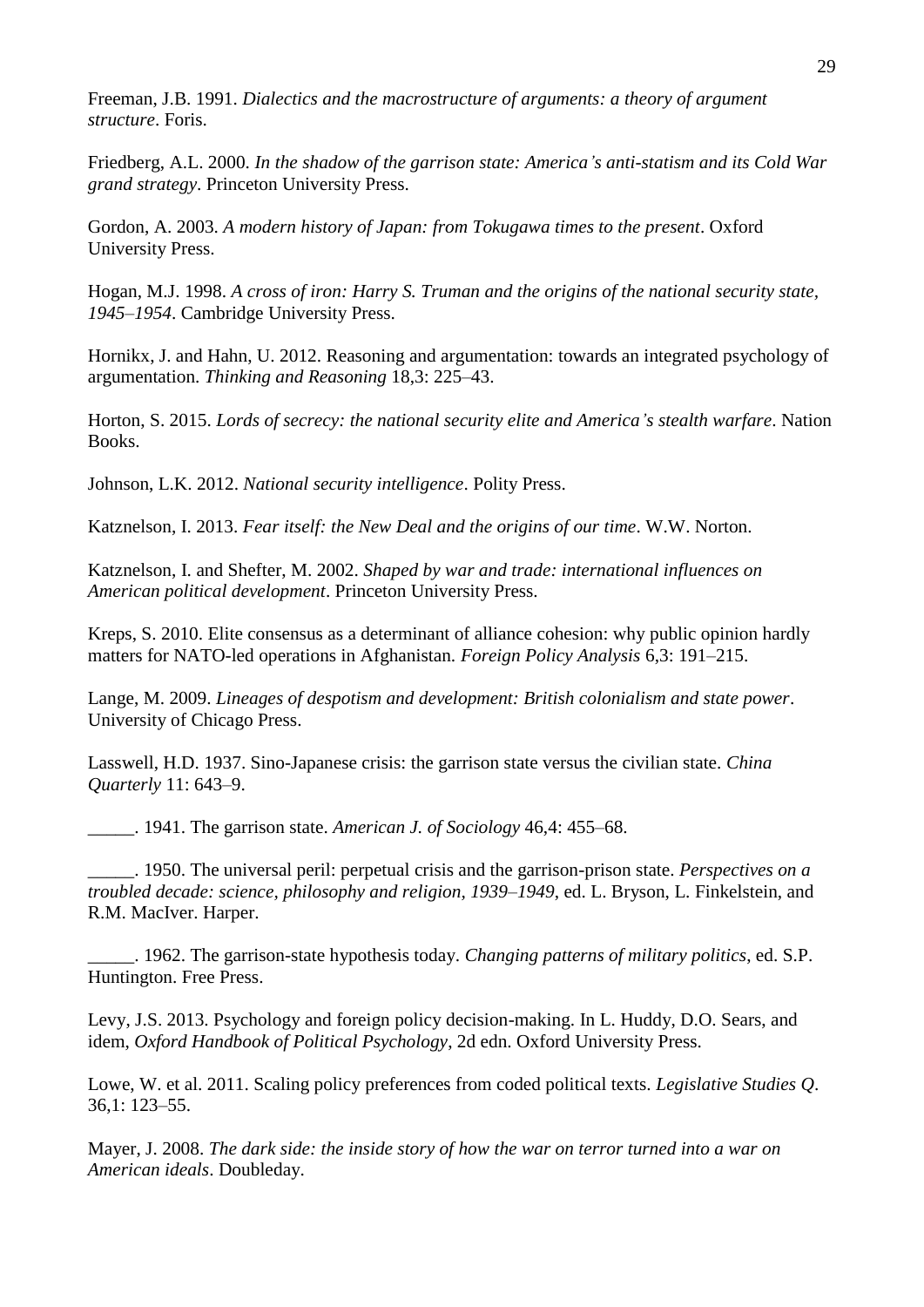McCormick, J.M. and Wittkopf, E.R. 1990. Bipartisanship, partisanship, and ideology in congressional-executive foreign policy relations, 1947–1988. *J. of Politics* 52,4: 1077–1100.

McCoy, A.W. 2009. *Policing America's empire: the United States, the Philippines, and the rise of the surveillance state*. University of Wisconsin Press.

Meernik, J. 1993. Presidential support in Congress: conflict and consensus on foreign and defense policy. *J. of Politics* 55,3: 569–87.

Morgan, M.J. 2004. The garrison state revisited: civil-military implications of terrorism and security. *Contemporary Politics* 10,1: 5–19.

Morris-Suzuki, T. 1998. *Re-inventing Japan: time, space, nation*. M.E. Sharpe.

Poznansky, M. 2016. Stasis or decay? Reconciling covert war and the democratic peace. *International Studies Q*. 59,4: 815–26.

Prins, B.C. and Marshall, B.W. 2001. Congressional support of the president: a comparison of foreign, defense, and domestic policy decision-making during and after the Cold War. *Presidential Studies Q.* 31,4: 660–79.

Rescher, N. 1978. *Dialectics: A controversy-oriented approach to the theory of knowledge*. Albany: State University of New York Press.

Robette, N. and Bry, X. 2012. Harpoon or bait? A comparison of various metrics in fishing for sequence patterns. *Bull. of Sociological Methodology/Bullétin de Méthodologie Sociologique* 116,1: 5–24.

Roberts, M.E., Stewart, B.M., and Airoldi, E.M. 2016. A model of text for experimentation in the social sciences. *J. of the American Statistical Assn*. forthcoming.

Roseman, I.J. 1994. The psychology of strongly held beliefs: theories of ideological structure and individual attachment. *Beliefs, reasoning, and decision making: psycho-logic in honor of Bob Abelson*, ed. R.C. Schank and E. Langer. Lawrence Erlbaum Associates.

Savage, C. 2015. *Power wars: inside Obama's post-9/11 presidency*. Little, Brown.

Schurmann, F. 1974. *The logic of world power: an inquiry into the origins, currents, and contradictions of world politics*. Pantheon Books.

Shillony, B.-A. 2000. Patterns of violence: political terrorism in prewar Japan, in *Collected writings of Ben-Ami Shillony.* Japan Library/Edition Synapse.

Sizov, G. and Öztürk, P. 2013. Automatic extraction of reasoning chains from textual reports. *Proc. of the TextGraphs-8 Workshop*: 61–9.

Slapin, J.B. and Proksch, S.-O. 2014. Words as data: content analysis in legislative studies. *Oxford Handbook of Legislative Studies*, ed. S. Martin, T. Saalfeld, and K.W. Strøm. Oxford University Press.

Sniderman, P.M. et al. 1986. Reasoning chains: causal models of policy reasoning in mass publics. *British J. of Political Science* 16,4: 405–30.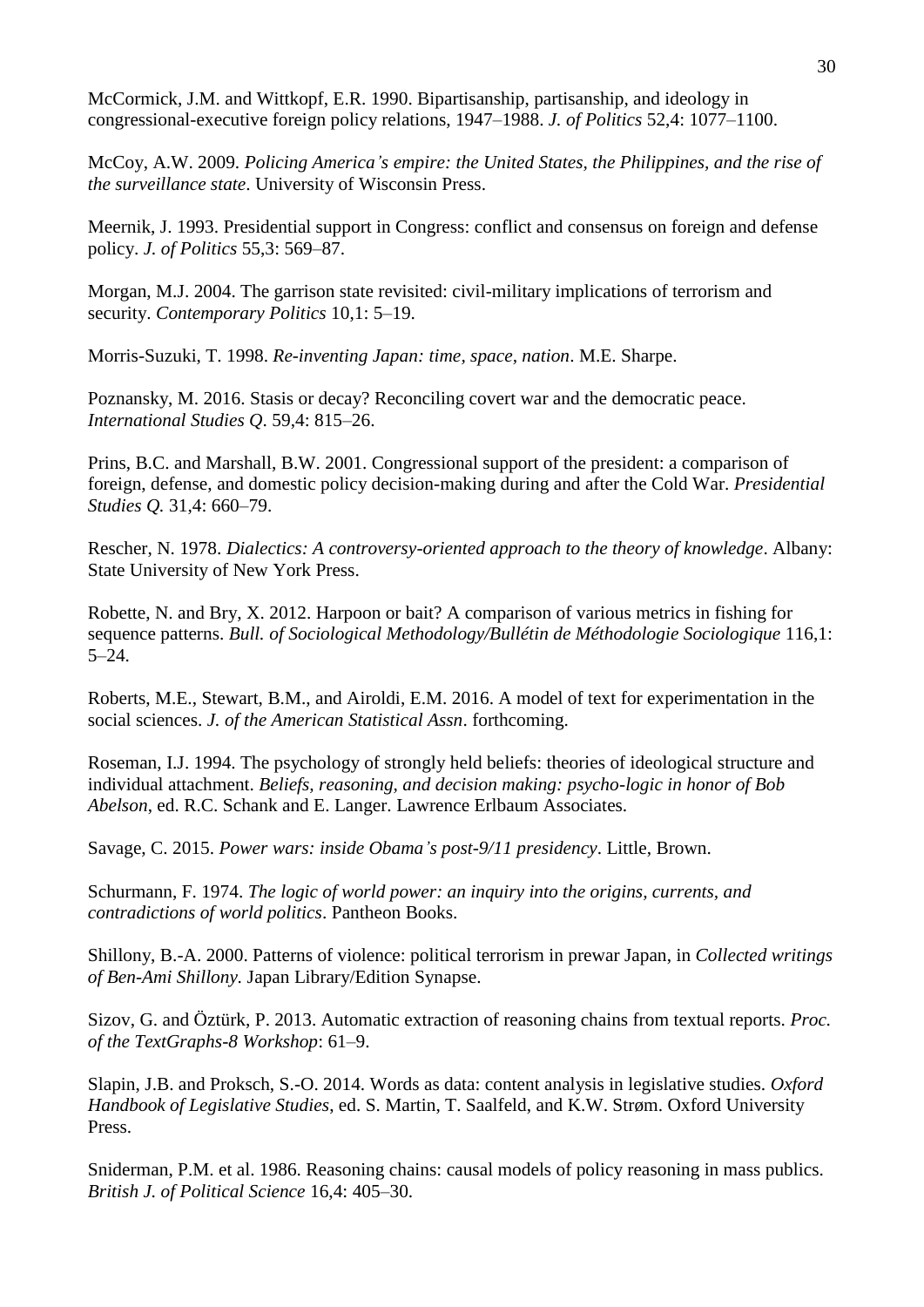Souva, M. and Rohde, D. 2007. Elite opinion differences and partisanship in congressional foreign policy, 1975–1996. *Political Research Q.* 60,1: 113–123.

Sparrow, J.T. 2011. *Warfare state: World War II Americans and the age of big government*. Oxford University Press.

Stuart, D.T. 2008. *Creating the national security state: a history of the law that transformed America*. Princeton University Press.

Sylvan, D. and Majeski, S. 2009. *U.S. foreign policy in perspective: clients, enemies and empire*. Routledge.

\_\_\_\_\_, and Majeski, S. 2014. "No there there": the extent and diminution of ideological disputes in U.S. foreign policy. Paper presented at the International Studies Association Annual Convention.

Sylvan, D. and Thornton, A. 2015. Has foreign policy become more consensual? Measuring ideology over time. Paper presented at the European Political Science Association Annual Conference.

Taleb, N.N. 2010. *The black swan: the impact of the highly improbable*, 2d edn. Random House.

Thomas, M., Pang, B., and Lee, L. 2006. Get out the vote: determining support or opposition from congressional floor-debate transcripts. Proceedings of EMNLP: 327–25.

Thornton, A. 2014. How does ideology influence welfare retrenchment proposals? Application of a new methodology. *Party Politics*. Prepublished Sep. 18, DOI: 10.1177/1354068814549337.

\_\_\_\_\_ and Sylvan, D. 2015. The structure of belief systems on national security: connecting foreign policy analysis and political psychology. Paper presented at the International Studies Association Annual Convention.

\_\_\_\_\_. 2016. Political character analysis: a methodology for the study of political debate. Typescript, under submission.

Thorpe, R.U. 2014. *The American warfare state: the domestic politics of military spending*. University of Chicago Press.

Toulmin, S. 1958. *The uses of argument*. Cambridge University Press.

Tversky, A. and Kahneman, D. 1973. Availability: a heuristic for judging frequency and probability. *Cognitive Psychology* 5,2: 207–32.

Vuori, J.A. 2008. Illocutionary logic and strands of securitization: applying the theory of securitization to the study of non-democratic political orders. *European J. of International Relations* 14,1: 65–99.

Weiner, T. 2007. *Legacy of ashes: the history of the CIA*. Doubleday.

Wetzling, T.M. 2010. Same myth, different celebration? Intelligence accountability in Germany and the United Kingdom. Ph.D. diss., Graduate Institute of International and Development Studies, Geneva.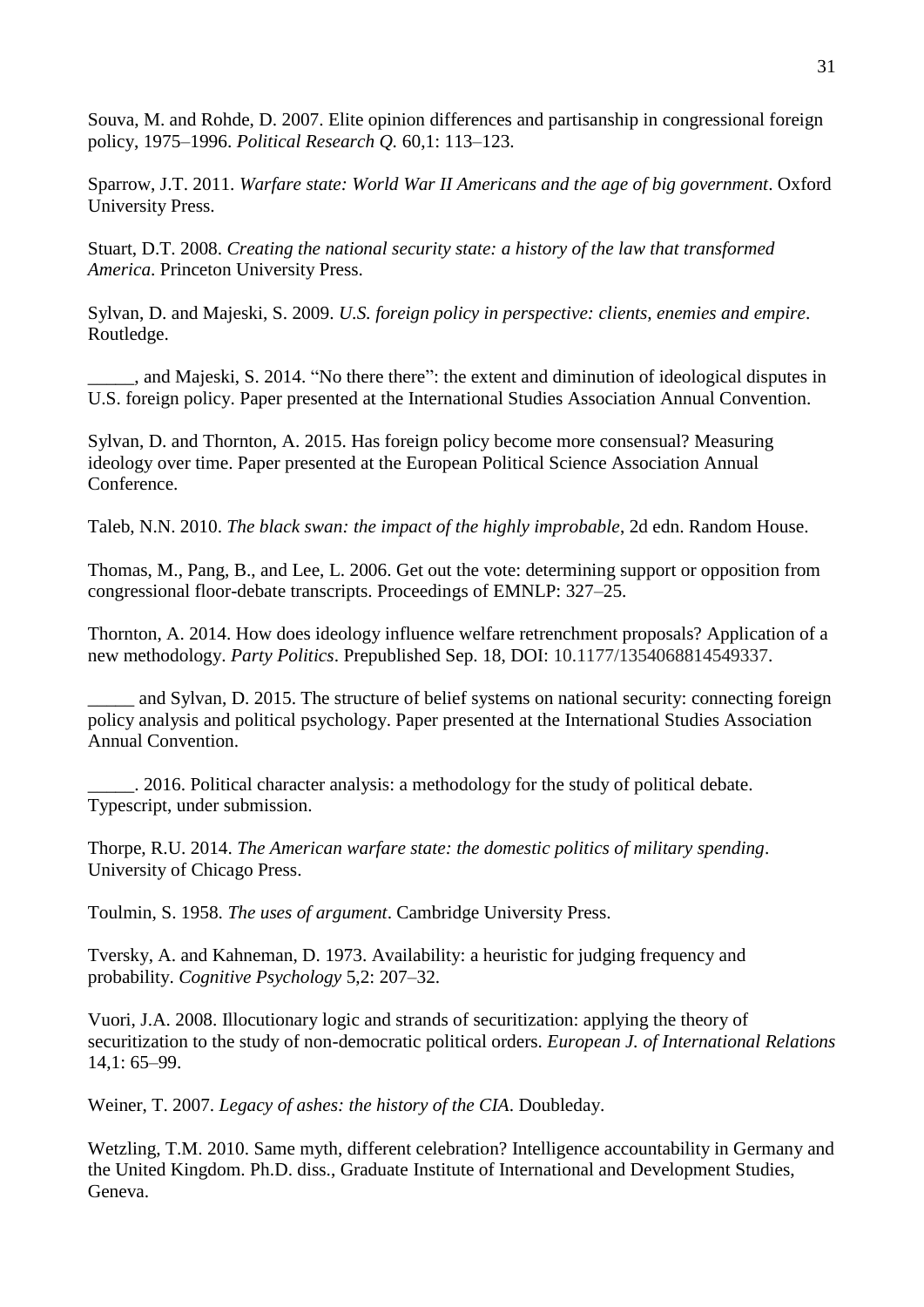Woods, C. 2015. *Sudden justice: America's secret drone wars*. Hurst & Company.

Wu, L.L. 2000. Some comments on "Sequence analysis and optimal matching methods in sociology: review and prospect." *Sociological Methods and Research* 29,1: 41–64.

Young, L. and Soroka, S. 2012. Affective news: the automated coding of sentiment in political texts. *Political Communication* 29,2: 205–31.

Zaller, J. 1994. Elite leadership of mass opinion: new evidence from the Gulf War. *Taken by storm: the media, public opinion, and US foreign policy in the Gulf War*, ed. W.L. Bennett and D. Paletz. University of Chicago Press.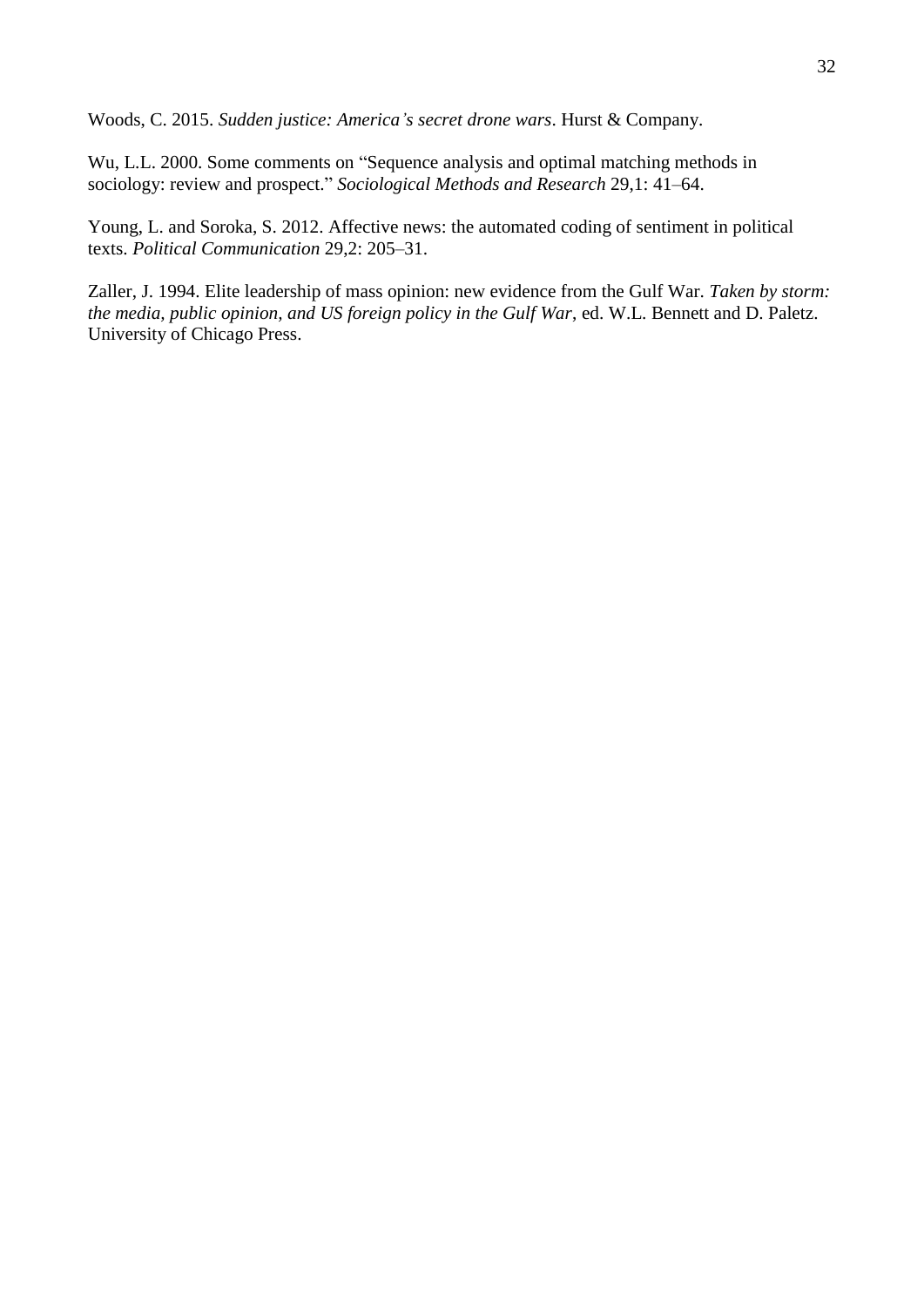### **Appendix 1** Statements on waterboarding

### 1. Cheney (2008)

"The military has interrogated terrorists held at Guantanamo Bay. And in addition, a small number of terrorists, high-value targets, held overseas have gone through an interrogation program run by the CIA. It's a tougher program, for tougher customers. These include Khalid Sheikh Mohammed, the mastermind of 9/11. He and others were questioned at a time when another attack on this country was believed to be imminent. It's a good thing we had them in custody, and it's a good thing we found out what they knew.

"The procedures of the CIA program are designed to be safe, and they are in full compliance with the nation's laws and treaty obligations. They've been carefully reviewed by the Department of Justice, and very carefully monitored. The program is run by highly trained professionals who understand their obligations under the law. And the program has uncovered a wealth of information that has foiled attacks against the United States; information that has saved thousands of lives.

"The United States is a country that takes human rights seriously. We do not torture—it's against our laws and against our values. We're proud of our country and what it stands for. We expect all of those who serve America to conduct themselves with honor. And we enforce those rules. Some years ago, when abuses were committed at Abu Ghraib prison, a facility that had nothing to do with the CIA program, the abuses that came to light were, in fact, investigated, and those responsible were prosecuted. …"

<http://www.cbsnews.com/news/cheney-defends-us-use-of-waterboarding/>

### 2. Bush (2010)

"CIA experts drew up a list of interrogation techniques. ... At my direction, Department of Justice and CIA lawyers conducted a careful legal review. The enhanced interrogation program complied with the Constitution and all applicable laws, including those that ban torture.

"There were two that I felt went too far, even if they were legal. I directed the CIA not to use them. Another technique was waterboarding, a process of simulated drowning. No doubt the procedure was tough, but medical experts assured the CIA that it did no lasting harm."

Though Bush confirms that he knew the use of waterboarding would one day become public, and acknowledges that it is "sensitive and controversial," he asserts that "the choice between security and values was real," and expresses firm confidence in his decision. "Had I not authorized waterboarding on senior al Qaeda leaders, I would have had to accept a greater risk that the country would be attacked. In the wake of 9/11, that was a risk I was unwilling to take," he writes.

Bush further declares that the new techniques proved effective, yielding information on al Qaeda's structure and operations, and leading to the capture of Ramzi bin al Shibh, the logistical planner of the 9/11 attacks who was captured on the first anniversary of 9/11.

And if there were any lingering doubts or conflict about the use of waterboarding, Bush discloses that he received reassurance from an unlikely source: terror suspect Abu Zubaydah.

The former president writes, "His understanding of Islam was that he had to resist interrogation only up to a certain point. Waterboarding was the technique that allowed him to reach that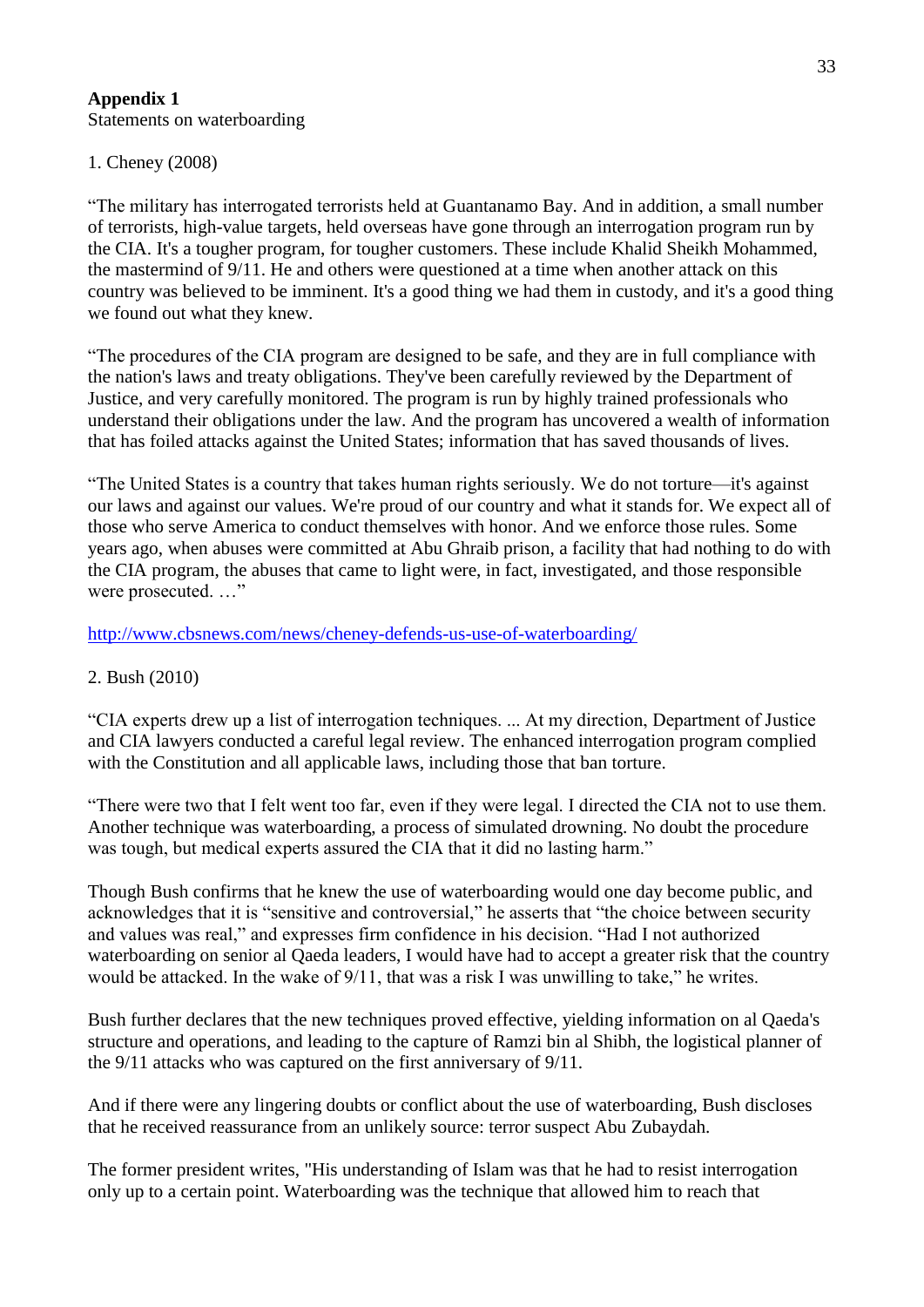threshold, fulfill his religious duty, and then cooperate." Bush elaborates that Zubaydah gave him a direct instruction, "'You must do this for all the brothers."

Intelligence gleaned from interrogations of Abu Zubaydah and other suspects led to the capture of Khalid Sheikh Mohammed, Bush writes. During a raid on Mohammed's compound, agents discovered more plans for terrorist attacks on U.S. soil.

Prompted by the discoveries, Director of Central Intelligence George Tenet asked if he had permission to use enhanced interrogation techniques including waterboarding on Mohammed.

Bush exposes his inner thoughts on what led him to reach this decision: "I thought about my meeting with Danny Pearl's widow, who was pregnant with his son when he was murdered. I thought about the 2,971 people stolen from their families by al Qaeda on 9/11. And I thought about my duty to protect my country from another act of terror.

'Damn right,' I said."

### <http://edition.cnn.com/2010/POLITICS/11/05/bush.book/>

### 3. McCain (2016)

"Given the loose talk on the campaign trail about reviving waterboarding and other inhumane interrogation techniques, it is important to remember the facts: that these forms of torture not only failed their purpose to secure actionable intelligence to prevent further attacks on the U.S. and our allies, but compromised our values, stained our national honor, and did little practical good. It is also important to remember that our nation has tried, convicted, and executed foreign combatants who employed methods of torture, including waterboarding, against American prisoners of war. As I have said before, our nation should never have employed such practices in the past, and we should never permit them in the future.

"There is broad, bipartisan agreement on this fundamental question. Last year, the United States Senate passed in an overwhelming vote of 91–3 the National Defense Authorization Act for Fiscal Year 2016, legislation that took a historic step forward to ban torture once and for all by limiting U.S. Government interrogation techniques to those in the Army Field Manual. The Manual embodies the values Americans have embraced for generations—preserving the ability of our interrogators to extract critical intelligence from our adversaries while recognizing that torture and cruel treatment are ineffective interrogation methods. Some of the nation's most respected leaders from the U.S. military, CIA, FBI, as well as faith communities and human rights organizations, have expressed their support for this legislation.

"As Americans of conscience we must remember that in the war on terrorism, we are fighting not only to defend our security, but for an idea that all men are endowed by their Creator with inalienable rights. How much safer the world would be if all nations believed the same. How much more dangerous it can become when we forget it ourselves even momentarily, as we learned in the aftermath of Abu Ghraib. Our nation needs a Commander-in-Chief who will make clear to those that fight on our behalf that they are defending this sacred ideal, and that sacrificing our respect for human dignity will make it harder, not easier, to prevail in this war."

[http://www.mccain.senate.gov/public/index.cfm/press-releases?ID=6044CE90-20F1-4823-A126-](http://www.mccain.senate.gov/public/index.cfm/press-releases?ID=6044CE90-20F1-4823-A126-C03D5F770565) [C03D5F770565](http://www.mccain.senate.gov/public/index.cfm/press-releases?ID=6044CE90-20F1-4823-A126-C03D5F770565)

4. Clinton (2014)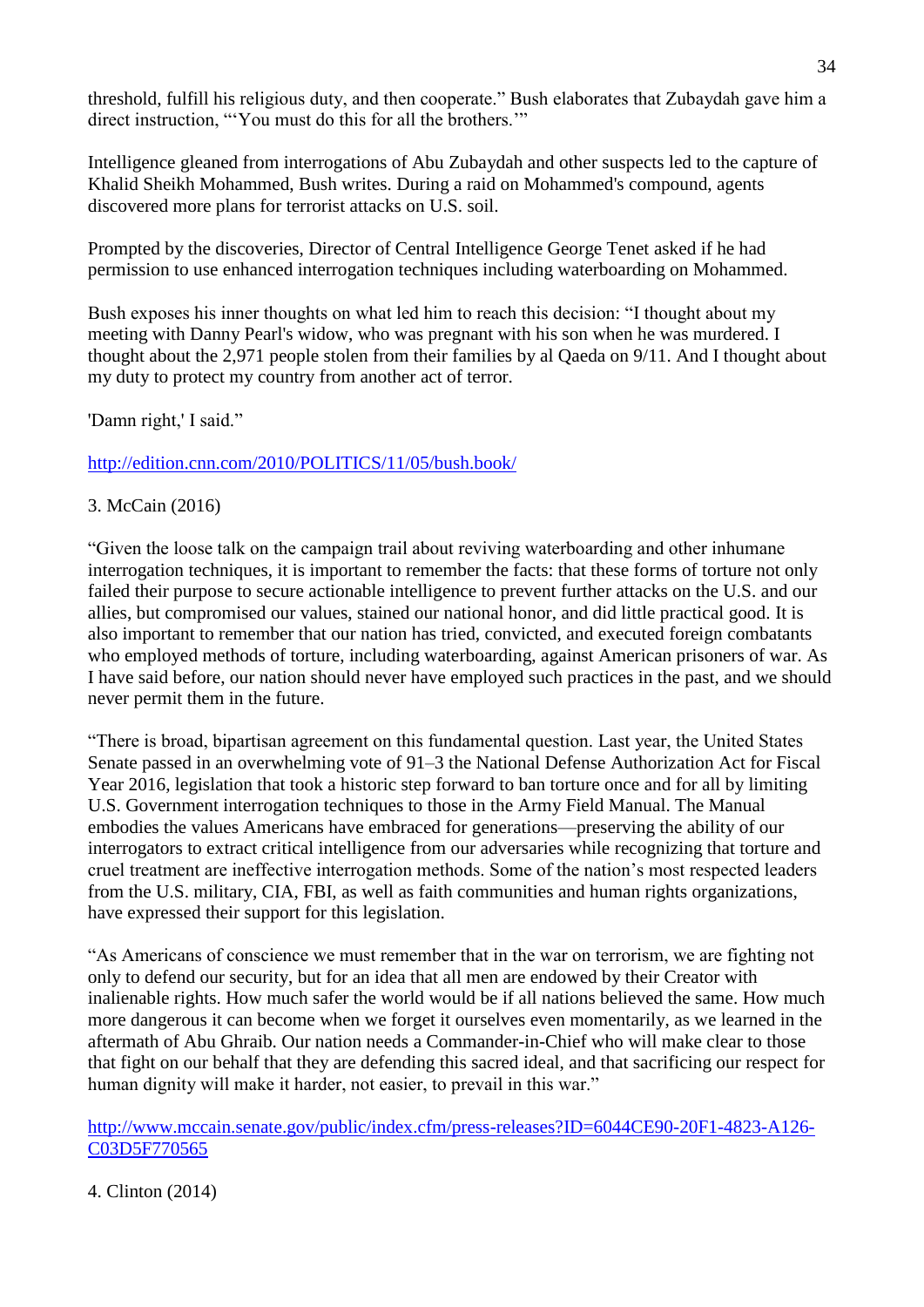"Today we can say again in a loud and clear voice, the United States should never condone or practice torture anywhere in the world," Clinton said.

The former secretary of state, accepting an award from the Robert F. Kennedy Center for Justice and Human Rights, acknowledged that Americans are frustrated by the country's "division and polarization" that often seems to block progress.

"That should be absolutely clear as a matter of both policy and law, including our international treaty obligations, and if that requires new legislation, then Congress should work with President Obama to quickly enact it and it shouldn't be an issue of partisan politics," Clinton said of eliminating the use of torture techniques.

"America is at our best when our actions match our values," she said.

Clinton said she was "proud" to be part of the Obama administration noting brutal interrogation tactics such as waterboarding were banned with a 2009 executive order.

"Yes, the threat of terrorism is real and urgent, scores of children were just murdered in Pakistan, beheadings in the Middle East, a siege in Sydney, these tragedies not only break hearts but should steel our resolve and underscore that our values are what set us apart from our adversaries," Clinton said.

<http://abcnews.go.com/US/hillary-clinton-speaks-us-torture/story?id=27654296>

5. Trump (2015)

"Would I approve waterboarding? You bet your ass I would—in a heartbeat," Trump said to loud cheers during a rally at a convention center here Monday night that attracted thousands. "And I would approve more than that. Don't kid yourself, folks. It works, okay? It works. Only a stupid person would say it doesn't work."

Trump said such techniques are needed to confront terrorists who "chop off our young people's heads" and "build these iron cages, and they'll put 20 people in them and they drop them in the ocean for 15 minutes and pull them up 15 minutes later."

"It works," Trump said over and over again. "Believe me, it works. And you know what? If it doesn't work, they deserve it anyway, for what they're doing. It works."

[https://www.washingtonpost.com/news/post-politics/wp/2015/11/23/donald-trump-on](https://www.washingtonpost.com/news/post-politics/wp/2015/11/23/donald-trump-on-waterboarding-if-it-doesnt-work-they-deserve-it-anyway/)[waterboarding-if-it-doesnt-work-they-deserve-it-anyway/](https://www.washingtonpost.com/news/post-politics/wp/2015/11/23/donald-trump-on-waterboarding-if-it-doesnt-work-they-deserve-it-anyway/)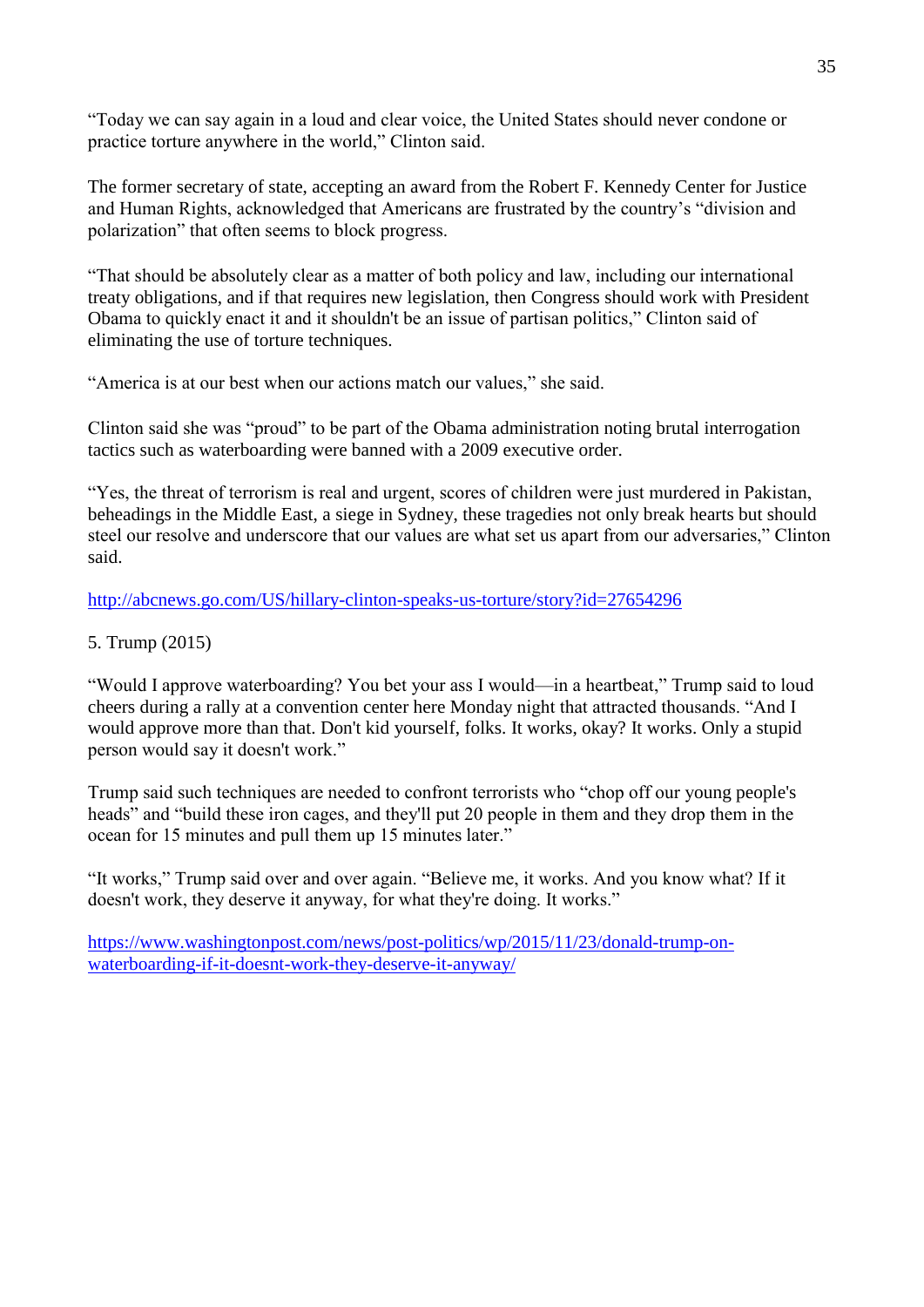### **Appendix 2**

Reasoning chains for waterboarding

Claim: Blanket prohibition on waterboarding

Reasons

- 01 Waterboarding is good
- 02 Prisoners talk
- 03 Waterboarding is not torture
- 04 Waterboarding is safe
- 05 Prisoners deserve to be waterboarded
- 06 Waterboarding is torture
- 07 Waterboarding is bad
- 08 Prisoners lie
- 09 Waterboarding stains our reputation
- 10 Waterboarding is contrary to our values
- 11 US should never condone waterboarding
- 12 US follows international law

#### Reasoning chains

Cheney O-1-2 O-3-4 Bush

O-1-2 O-3-4

McCain

S-7-8 S-9-10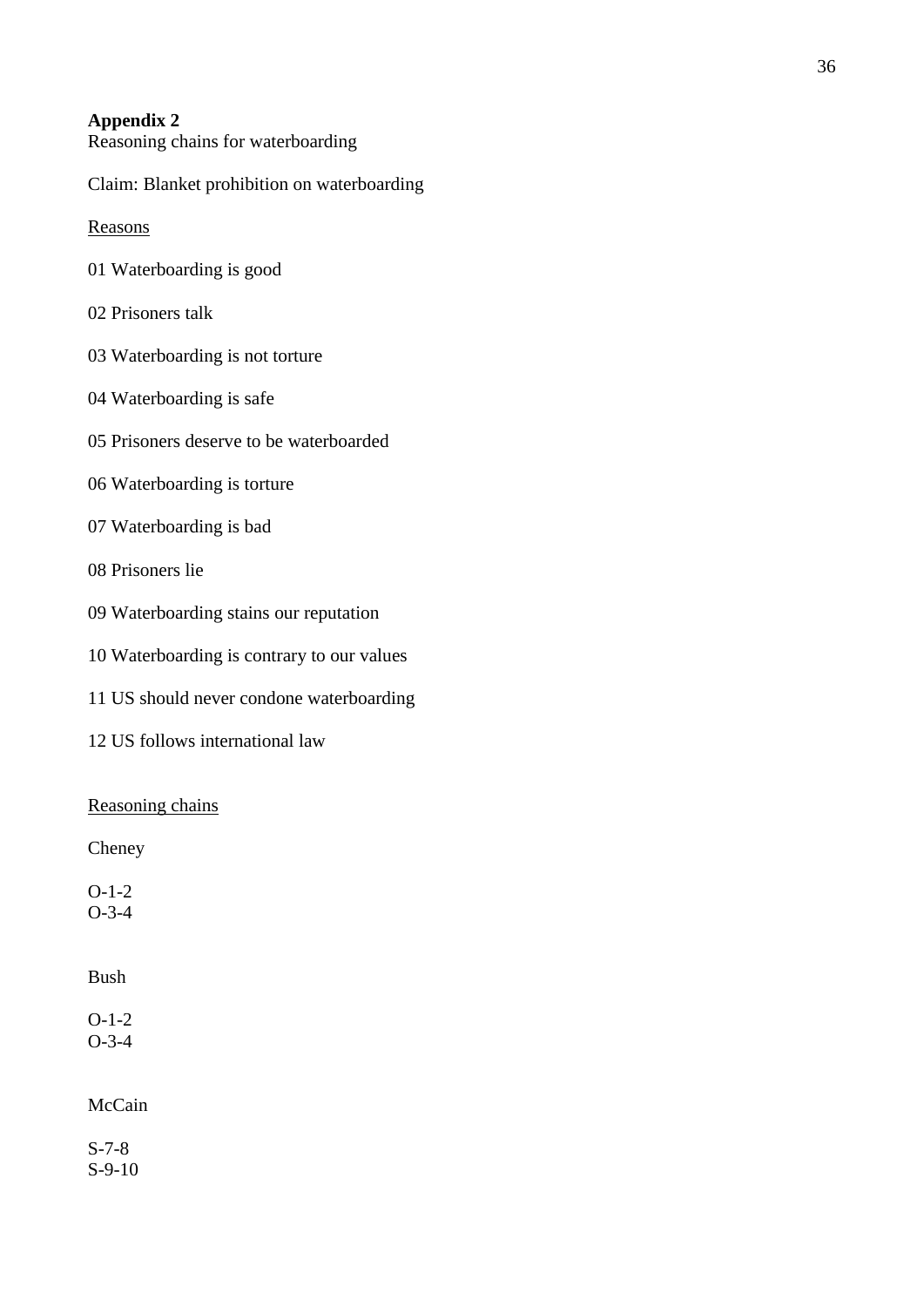## Clinton

S-11-12 S-9-10

# Trump

O-1-2 O-5-6